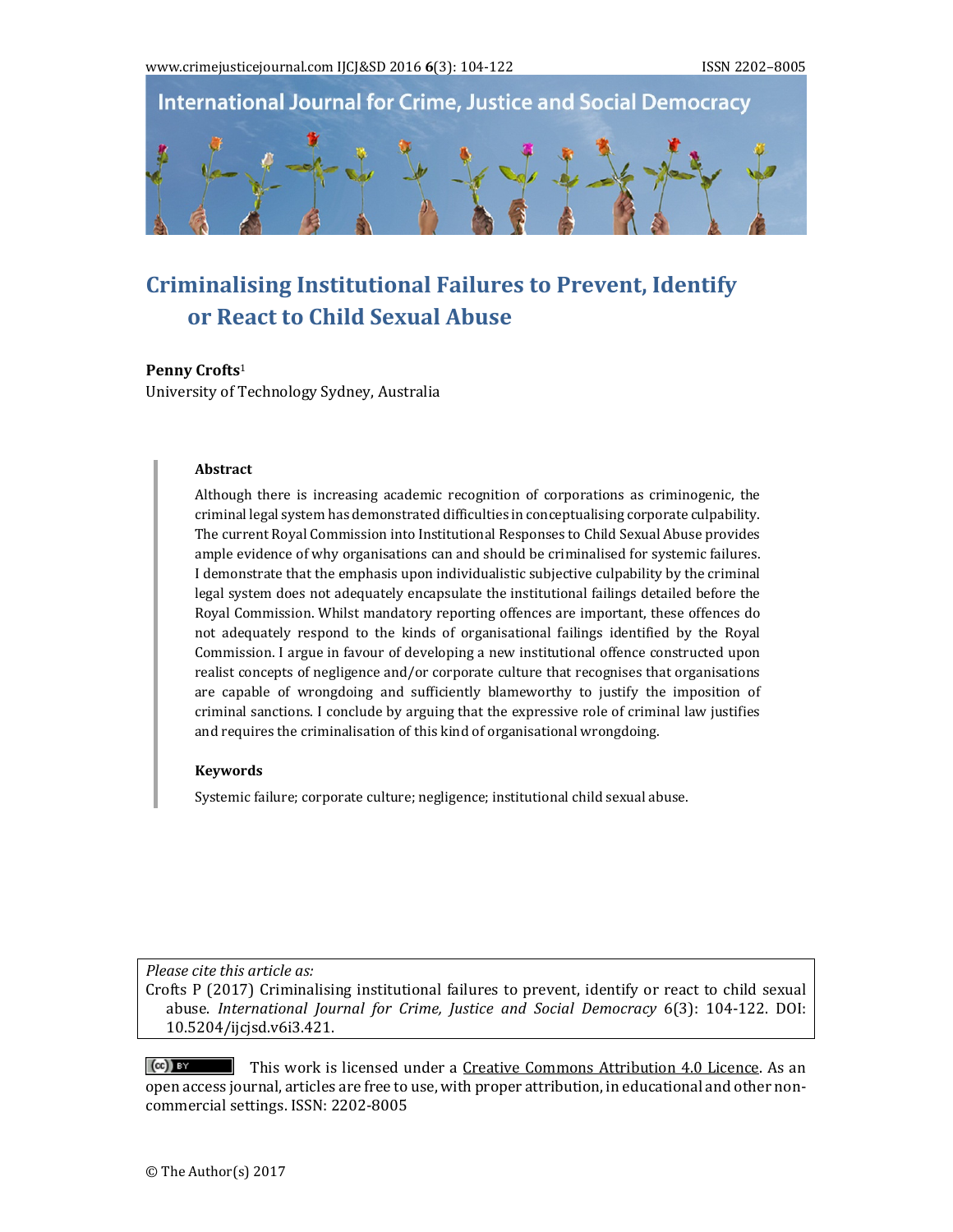# **Introduction**

The ongoing Australian Royal Commission into Institutional Responses Child Sexual Abuse (Royal Commission) proffers an opportunity to reform criminal legal system responses to harms caused by or within organisations. The focus of the Royal Commission has demonstrated the significance of institutional failures to prevent and/or adequately respond to child sexual abuse. There is a disjunction between the condemnation of organisations articulated by the Royal Commission and the criminal legal response. There has, in fact, been no criminal justice response whatsoever to *organisational* failures to prevent child sexual abuse within institutions caring for children. This mirrors concerns articulated generally in academic literature about the disjunction between the social and moral condemnation of organisations and the legal position of these organisations (Colvin 1995). A key obstacle militating against criminalising organisations is the difficulty of conceptualising organisational fault due to the dominance of individualistic subjective culpability in criminal legal attributions of blameworthiness. This article explores the ways in which the criminal legal system's emphasis upon individualistic subjective fault is inadequate in its response to organisational failures and explores the ways in which organisations should have some criminal liability for the creation, management and response to risk when it has materialised in harm to a child. This article endorses the creation of a new offence criminalising institutional child sexual abuse built around the concept of failure.

The Royal Commission into Institutional Responses to Child Sexual Abuse commenced in 2013 and has been extended to continue until the end of  $2017<sup>2</sup>$  At the time of writing, the Royal Commission had completed its last of 57 public hearings, and held more than 6,600 private sessions with victim/survivors of child sexual abuse, with more than 1,800 people awaiting private sessions. The formal public hearings examine evidence about child sexual abuse and how institutions have (not) responded to allegations of abuse. The public hearings are open to the general public and are also telecast live on the web, the transcripts are available on the website and the findings are then presented in Reports. The Royal Commission has considered child sexual abuse in a wide range of institutions including schools, after-school care, religious organisations, the Australian Defence Force, the entertainment industry, sporting clubs, and health care providers. The Royal Commission has provided an extraordinary amount of detail about systemic failure and its impacts upon child sex offending and reactions by the institution, and highlights the need to hold organisations criminally responsible for these failures. It is part of a series of public inquiries that have occurred internationally into institutional child abuse (Daly 2014; Swain 2014).<sup>3</sup> The Royal Commission, like the other public inquiries, offers an opportunity for legislators to address the unsatisfactory criminal justice response to institutional child sexual abuse. This potential can be situated as part of the criminal legal system's response (or lack thereof) to organisational or corporate malfeasance. Reforms in relation to corporate crime have often been motivated by particular events. For example, the corporate manslaughter reforms in the United Kingdom were motivated by unsuccessful prosecutions in response to the deaths of 193 people on the *Herald of Free Enterprise* in 1987 and the Southall rail crash in September 1997.<sup>4</sup> Accordingly, the current Royal Commission could act as a catalyst for reforms to criminal legal system responses to institutional wrongdoing.

Corporate criminal responsibility 'is often tolerated rather than encouraged' (Wells 2014). Corporate criminal law has emerged on a case–by-case and, more recently, a statute-by-statute basis with a consequent lack of general principles (with a notable exception of the Australian Model Criminal Code—*Criminal Code Act* 1995 (Cth)—discussed below). There is a wealth of excellent literature about the difficulties the criminal legal system has in grappling with corporate responsibility (Fisse and Braithwaite 1993; Gilchrist 2012-2013; Gunningham 1987; Wells, 2014). In particular, the general principles of criminal law were constructed based primarily upon individual responsibility, and this has meant that the criminal legal system has had difficulties in responding to the developing dominance of business corporations (Wells 2014). A complicating factor in conceptualising organisational liability is that many of the institutions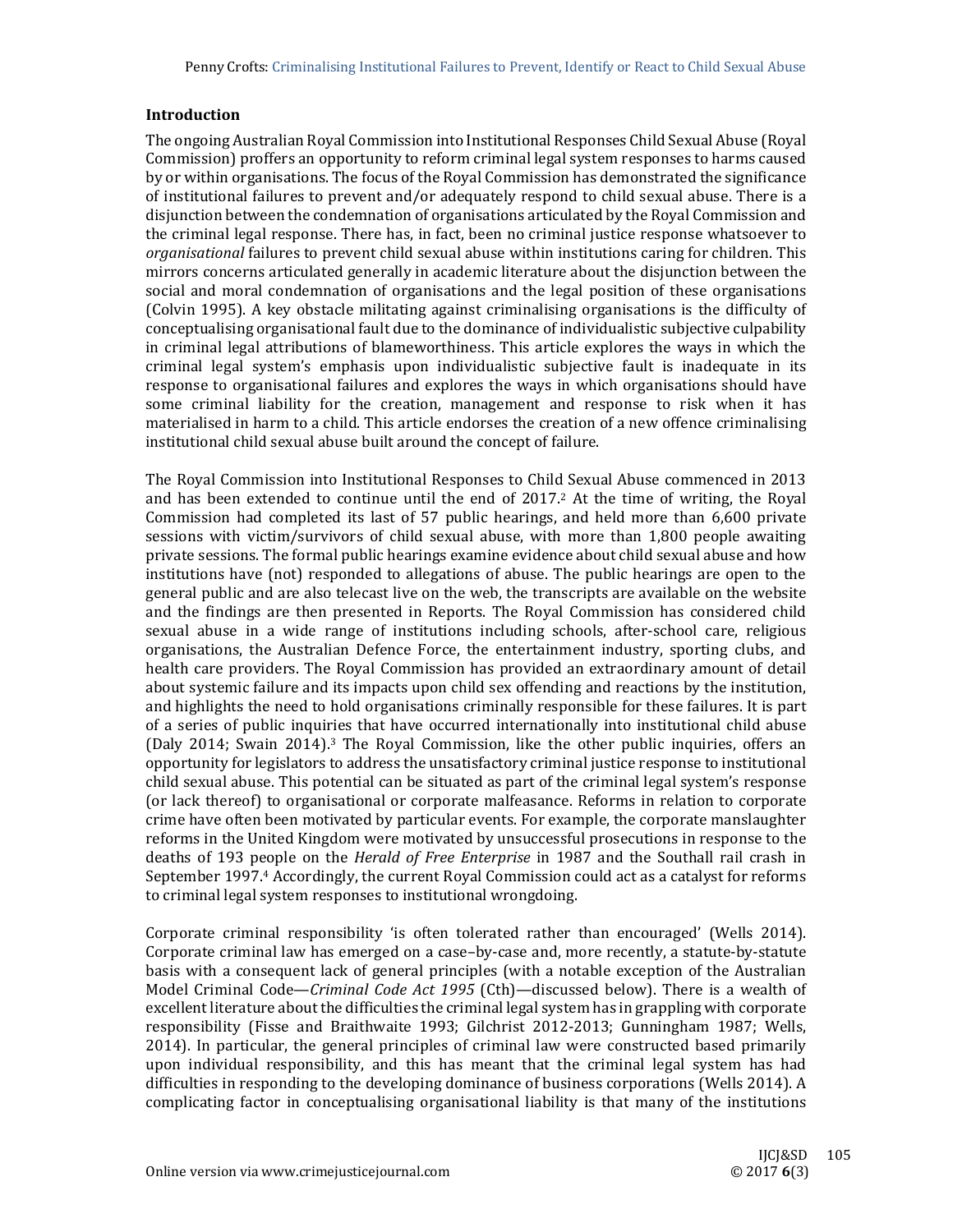involved are not regarded as corporations at law and thus evade corporate liability (Gleeson 2016). The Royal Commission has adopted a realist perspective with regard to institutions that are the subject of the inquiry, focusing on institutions and their failure to protect against and respond to child sexual abuse rather than definitions at corporate law which are designed, and have been used, to protect against institutional liability (Doyle and Rubino 2003-2004). This article reflects a similar approach. Whilst the bulk of academic research into organisational liability revolves around corporate law, this article adopts a broad definition and refers to 'organisations' throughout to include not only legal 'corporations' but also institutions, such as the Catholic Church, in constructions of organisational criminal liability. The focus of this article is upon the ways in which the criminal legal system's focus on individualistic fault is inadequate and the consequent need to construct collective models of fault that more accurately reflect and reinforce organisational responsibility.

The continuing discomfort with organisational liability has unfortunately been reflected in the recent proposals by the Royal Commission for criminal law reform in the *Consultation Paper: Criminal Justice* (the 'Consultation Paper') (Royal Commission 2016a). The central focus of the Royal Commission is in its title: '... *Institutional* [emphasis added] Responses to Child Sexual Abuse'. This is also emphasised by the Letters Patent which require the Commission to consider the role of institutions where child sexual abuse has occurred and their activities that have 'created, facilitated, increased, or in any way contributed to, (whether by act or omission) the risk of child sexual abuse or the circumstances or conditions giving rise to that risk' ( Royal Commission  $2014b$ :  $m(iv)$ . However, the Consultation Paper suggests that, despite the details in the Royal Commission case studies (numbering 57 at time of writing and henceforth referred to as 'the Reports'), the Royal Commission's focus has remained primarily on individual responsibility, specifically the criminalisation of child sexual abusers, and improving the response of the criminal justice system to individuals. This article does not suggest that these reforms are not important. But what is disappointing is the minimal amount of time that has been devoted to the conceptually challenging area of organisational or corporate liability. Of the almost 800-page Consultation Paper, only ten pages, or part of one of the 15 chapters, are focused on criminal justice responses to institutional failings. The bulk of analysis regarding organisational wrongdoing is actually in a separate report, *Sentencing for Child Sexual Abuse in Institutional Contexts* (the 'Sentencing Report') (Freiberg et al. 2015). Arguably, the capacity for the authors to focus on criminalising organisational wrongdoing was beyond the terms of the brief of the Sentencing Report as no organisations have been punished for collective wrongdoing. However, the authors justified their approach in a chapter titled 'Institutional Offending: The Limits of the Law': 'the power to sentence is contingent upon the conviction, or finding of guilt, of the perpetrator. Sentencing of offenders for child sexual abuse focuses on individuals rather than institutions or organisations' (Freiberg et al. 2015). Freiberg et al. go on to consider how institutions might be criminally prosecuted in relation to institutional child sexual abuse as a precursor to analysing potential for sentencing. The arguments detailed in the Sentencing Report are later referred to in the Consultation Paper.

The focus of this article is not upon the sex offender, but the institutions that failed to prevent and/or react to the abuse. I analyse proposed reforms in light of the details provided in selected Reports published on the Royal Commission website of public hearings of case studies. These Reports detail quotations and summaries of witness statements, relevant historic and current legislative and regulatory frameworks, and findings of and recommendations made by the Royal Commission. The evidence and findings of the Royal Commission demonstrate that an organisational model of culpability must be developed in order to adequately respond to institutional child sexual abuse. A key concern of this present article is that organisations are most likely to cause systemic harms, and yet the more complex an organisation, the less likely it is to be held criminally responsible (Crofts 2016; Veitch 2007). For the purposes of my analysis, I focus upon the *Report of Case Study Number 12: The Response of an Independent School in Perth to Concerns Raised about the Conduct of a Teacher between 1999 and 2009* (Report No. 12). Report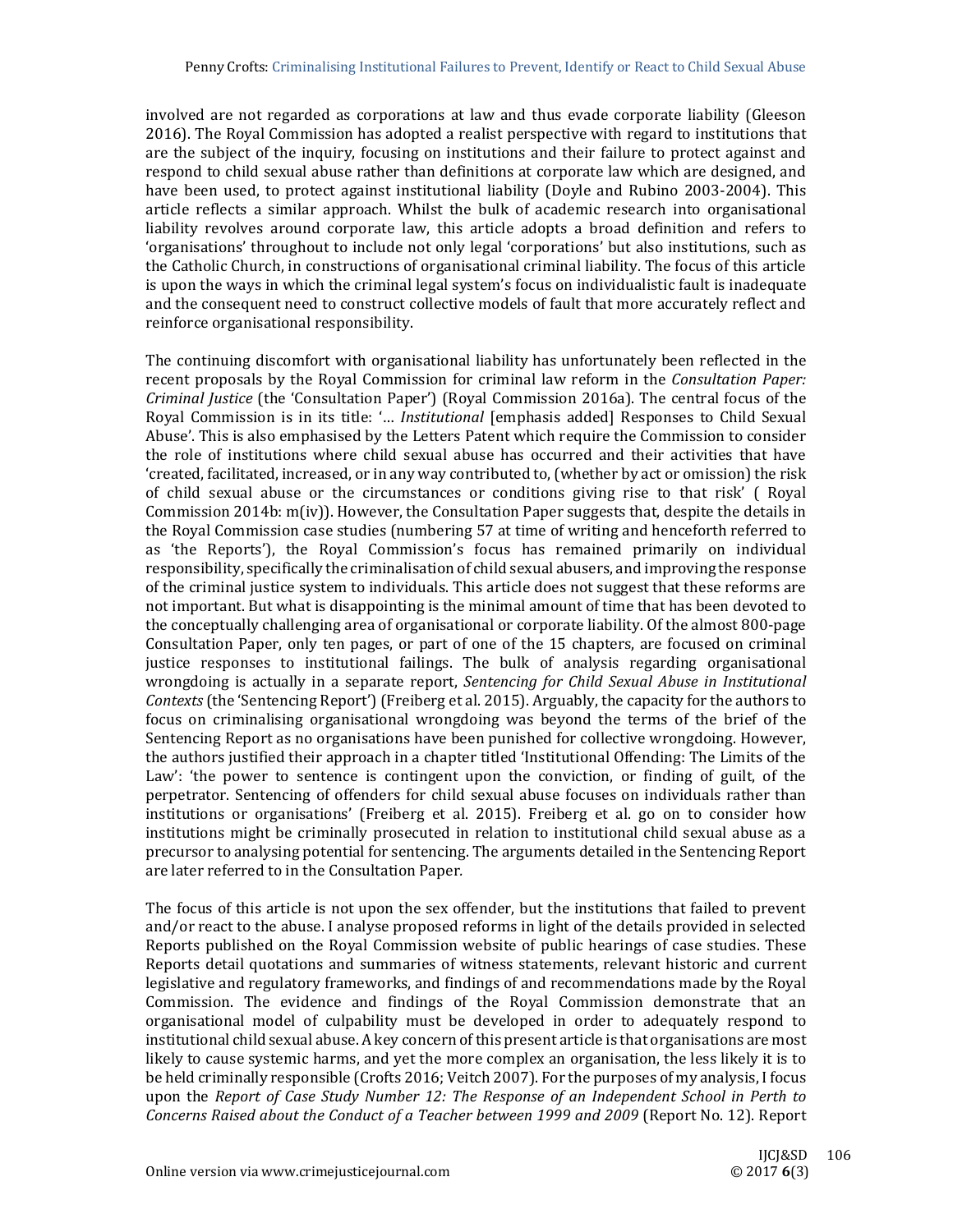No. 12 (Royal Commission 2015b) analyses the response (or lack thereof) to concerns raised between 1999 and 2009 by several teachers and a parent about the behaviour of a male teacher, YI, in the preparatory school towards a number of his students. The abuse was finally reported to police in September 2009 and YJ was charged and convicted of committing sexual offences against five students. All of the victims were pupils in one of  $Y/$ 's classes at the time of the offending. I have selected Report No. 12 because it is sadly illustrative of the kinds of institutional failures detailed in all of the Royal Commission findings. Through this case study, I demonstrate some of the ways in which the individualistic focus of the criminal legal system does not adequately or accurately encapsulate the collective, institutional failings detailed by the Royal Commission.

The first two sections of this article focus on the ways that the individualistic bias in the criminal justice system construction of fault fails to grapple with organisational liability. This is apparent firstly in the continued individualistic bias in constructions of corporate liability generally, and secondly in the emphasis upon mandatory reporting offences in response to institutional child sexual abuse, neither of which adequately responds to the kinds of organisational failings detailed in the Royal Commission. In the following sections, I argue in favour of developing a new institutional offence constructed upon the concepts of negligence and/or corporate culture in accordance with a realist approach that recognises that organisations are capable of wrongdoing. I conclude by arguing that the expressive role of criminal law justifies and requires the criminalisation of this kind of organisational wrongdoing.

## **Individualistic bias in the criminal justice system and conceptions of organisational fault**

Historically, the criminal legal system has struggled with ascribing responsibility to individuals within institutions who did not actually perpetrate a crime but could be described as 'third parties' responsible for the care of victims and/or perpetrators. The individualistic focus of the Consultation Paper reflects general principles of criminal law that have been developed and articulated primarily around individual responsibility. There are exceptions, such as the doctrine of complicity and conspiracy, but this 'group dimension' is characterised and regarded as exceptional. The individualistic focus of criminal law has been retained in the regulation of corporations. This has been demonstrated partly in the historic reluctance to criminalise organisations. Legal responses have been hampered by the idea that the corporation as a person was a fiction. For example:

I must start by considering the nature of the personality which by a fiction the law attributes to a corporation. A living person has a mind which can have knowledge or intention or be negligent and he has the hands to carry out his intentions. A corporation has none of these… (Lord Reid, *Tesco Supermarkets Ltd v Nattrass* 1972 App Cas 153, 170).

One traditional argument against extending liability to corporations was that they lacked *mens rea*, thus raising the question of how they could be sufficiently at fault to justify criminalisation. This reflects the contemporary emphasis upon the necessity of subjective culpability for attributions of blameworthiness (Crofts 2013; Fletcher 1978). A classic response to this has been to create strict and absolute liability schemes that focus upon prohibited actions and/or the *harms* caused by organisations irrespective of *mens rea*. Such regulatory schemes have been adopted in the area of Occupational Health and Safety and environmental offences. Research suggests, however, that such regulatory offences are frequently not prosecuted in the absence of *mens* rea even though not required by the offences (Korsell 2010). A more recent approach is to develop an argument of corporate *fault* analogous to individual fault through concepts such as negligence and corporate culture (considered below). This approach asserts that organisations can and should be held responsible for creating an organisational environment that may be unsafe and therefore criminally dangerous. On this account, an organisation can and should be regarded as at fault for the *failure* to properly structure and co-ordinate its responsibility where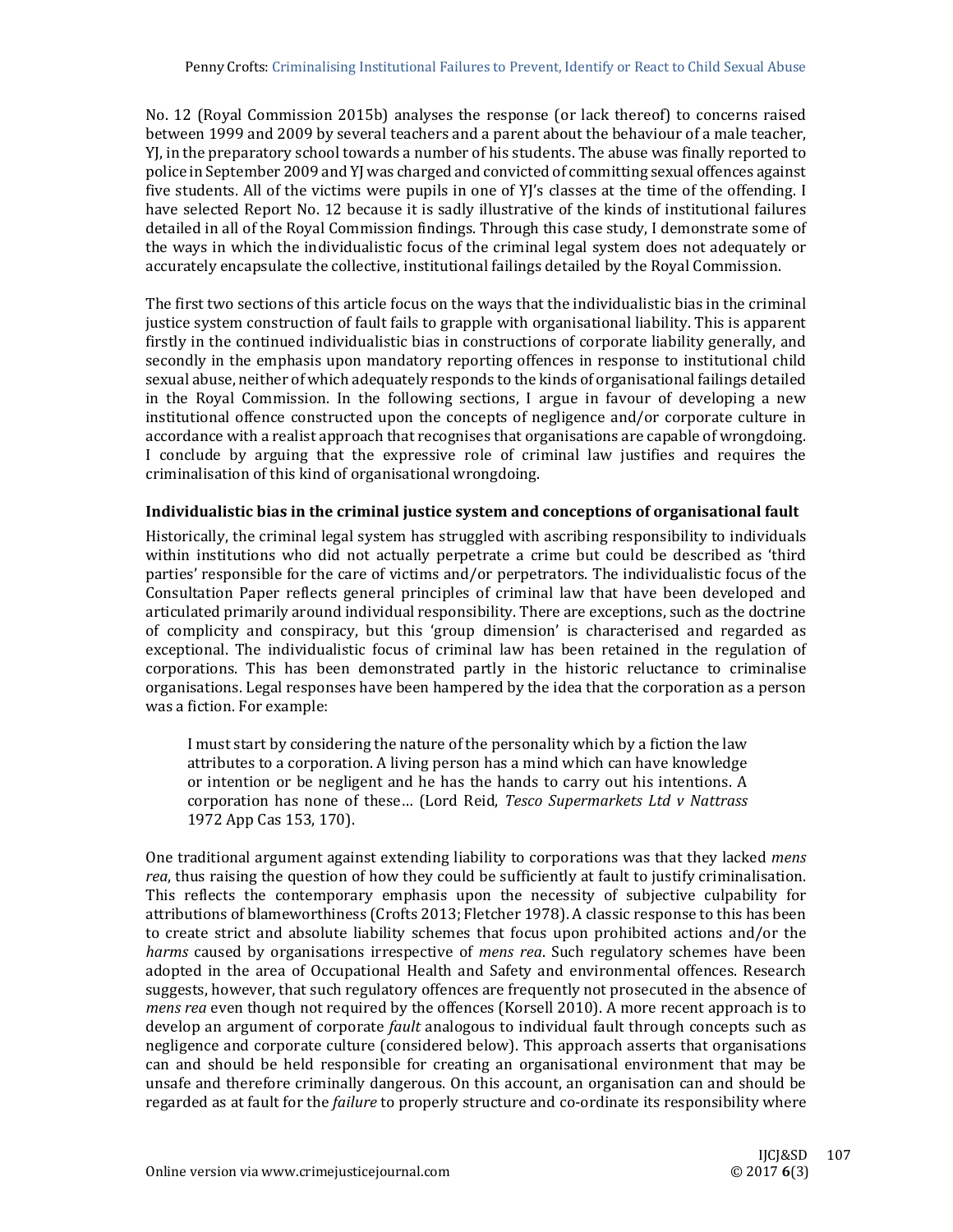these systemic or cultural problems underpin harms. A second classic argument against the criminalisation of organisations was that traditional methods of punishment, in particular imprisonment, could not be applied to corporations as these methods were constructed around individuals rather than organisations (Coffee 1981; Colvin 1995). The issue of sanctions in response to organisational malfeasance remains challenging but jurisdictions have developed innovative sanctions that have included fines, remedial orders, orders for the advertisement of convictions, fines and the nature of offences, and suspended prosecutions (Clough and Mulhern 2002). These traditional arguments reflect and inform doubts as to whether or not it is appropriate to attribute criminal liability to organisations that cause harm but are not without their own internal shortcomings. The challenge remains to forge a coherent link between the general principles of criminal law and the realities of the corporate form, and this is not insurmountable. 

This article pursues the key question of how to construct the fault of the organisation such that it is worthy of criminal sanction. Individual subjective culpability has framed the way in which corporate offences have been structured. Historic approaches for attributing blame to corporations were based on the assumption that corporate wrongdoing could only be derivative of individual wrongdoing. The agency or vicarious principle held a company liable for the wrongful acts of all its employees, providing they were acting within the scope of their employment or authority. A more specialised form of vicarious liability is identification liability, which holds a company liable only when a director or senior officer has acted with the requisite fault, expounded in *Tesco v Nattrass* [1972] AC 153.<sup>5</sup> Identification theory has been recognised as highly restrictive and not always appropriate. The 'directing mind' model distorts decisionmaking in large corporations; modern corporations divide authority in a myriad of ways which create more than one directing mind.<sup>6</sup> This is demonstrated in the Royal Commission Reports; even the school in Report No. 12 (Royal Commission 2015b), which was not a particularly large or complex organisation, had a division of labour and knowledge.

The focus on individual personnel in the Royal Commission Reports does not adequately reflect the presence or absence of organisational fault. The problem that the Reports highlight is that it is not what the upper management knew or intended, but what they did not know or turn their mind to. In the bulk of the Reports, upper management failed to prioritise the safety of children and to develop and enforce appropriate child safety policies. The higher up in the corporate hierarchy, the less likely was a person to know of (suspected) grooming or child sex offending. The reporting procedures at the school in Report No. 12 militated against upper and middle management being aware of suspicions about the offending teacher. The school operated two separate personnel file systems —one at the preparatory school and the central file at the high school more than a kilometre away—and neither file system required a reference to the other. There was no centralised database to record concerns or complaints or to facilitate a comprehensive review of the files when a complaint was made. The separate systems meant that complaints were unlikely to be heard or seen by the headmaster of the Perth independent school, who was unaware of the complaints until the preparatory master reported them to him in 2004. The school council and Archbishop were not informed until 2009, and that was only upon the insistence of a parent. Upper management was broadly unaware of complaints and there was no system to link information.<sup>7</sup> When the headmaster was finally informed of the teacher's offending behaviour, the headmaster arranged a meeting with the offender, but the head of the preparatory school was not present. This meant that there was a lack of continuity and knowledge in response to the offending teacher. The headmaster relied only on the information that was recorded in the files. 

Vicarious principles and identification theory reflect a nominalist theory of corporations, which views corporations as nothing more than a collectivity of individuals; that is, the idea that corporations can only act through individuals. On this account, the corporation is simply a name for the collectivity and the idea that the corporation itself can act (or fail to act) and be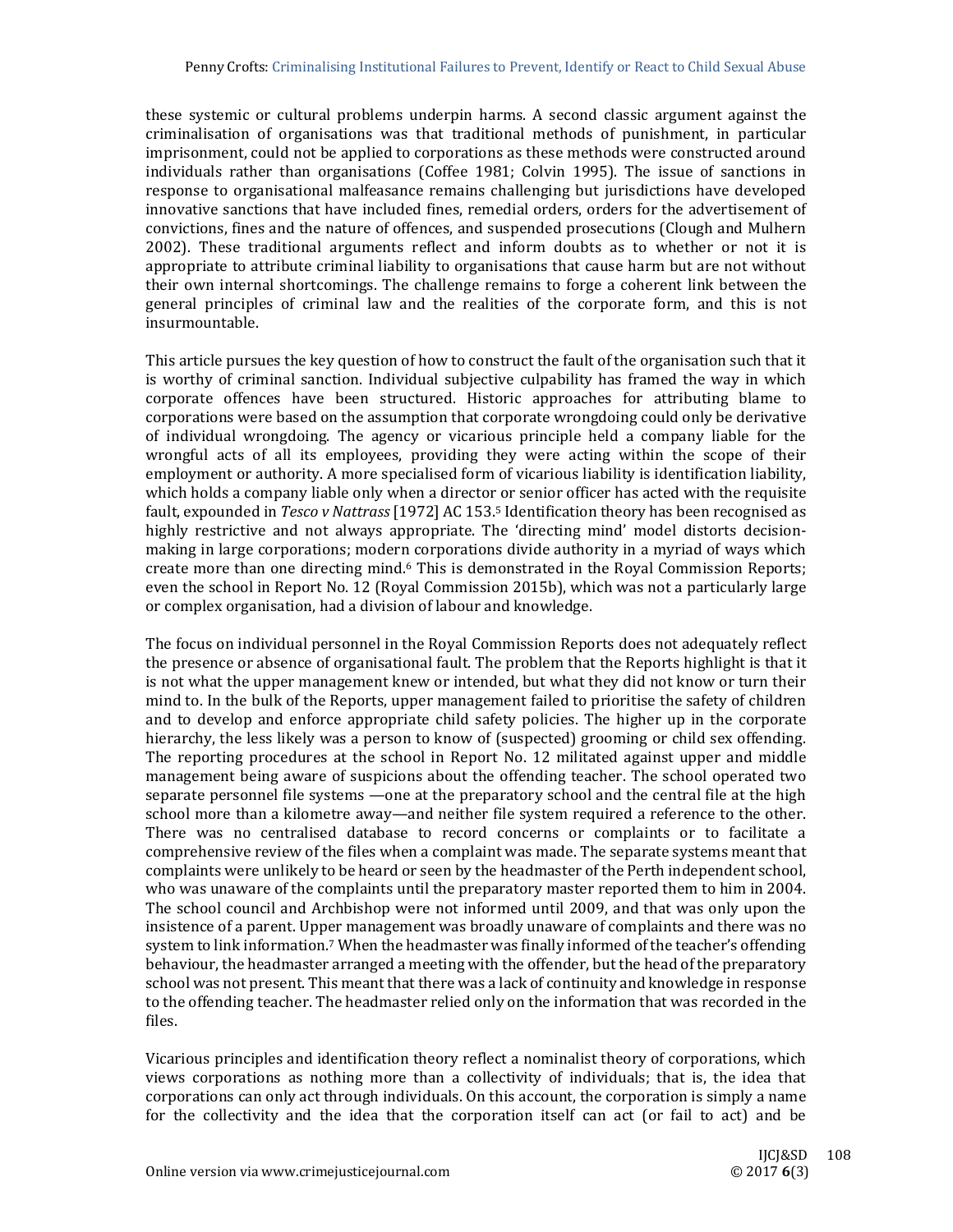blameworthy is a fiction. These accounts regard corporate responsibility as derivative: it must be located through the responsibility of an individual actor. In contrast, realist theories assert that corporations have an existence that is, to some extent, independent of the existence of their members (Belcher 2006). Corporations can act and be at fault in ways that are different from the ways in which their members can act and be at fault (Colvin 1995). The details of the Royal Commission hearings demonstrate that a realist approach is vital. The criminal legal system needs to develop an account where the responsibility of the organisation is primary: what the organisation did or did not do; what it knew or ought to have known about its conduct; and what it did or ought to have done to prevent harm from being caused.

### **Individualistic response to third party offending: Mandatory reporting**

The necessity of developing a realist model is demonstrated in the shortcomings associated with mandatory reporting (and related offences), the pinnacle of the response by the legal system to third party offending in cases of institutional child sexual abuse. In many of the Royal Commission Reports, victims asserted a failure by people in positions of responsibility to respond to child sexual abuse or report it to relevant authorities. Historically third parties could potentially be ascribed responsibility under the common law offence of misprision of a felony (since abolished)<sup>8</sup> and under the doctrine of complicity (Smith 1991). Currently, offences for third parties revolve around the failure to report and require some form of subjective culpability. All Australian jurisdictions have some form of mandatory reporting offences; these are discussed below. In addition, some states have introduced other offences: for example, New South Wales introduced an offence of 'concealing a serious indictable offence' in 1990 that is applicable generally to all serious indictable offences; and in 2014 Victoria created the offence of failure to disclose a child sexual offence.<sup>9</sup> Ireland introduced an offence in 2012 of withholding of information against children and vulnerable adults. All of these offences require some form of knowledge or belief for ascriptions of culpability. There are problems with this emphasis upon knowledge or belief. As outlined above, the higher up in an organisation, the less likely a person will have any form of knowledge. Moreover, as argued below, the majority of third parties usually lack knowledge or belief that child sexual abuse is occurring or has occurred, and the reason for this lack of knowledge is itself systemic.

Mandatory reporting offences provide a vivid example of difficulties associated with organisational responsibility and the limits of the criminal legal response. Most jurisdictions have requirements that reports must be made (to police or child protection agencies) if a specified person has reasonable grounds to know or believe a child is being sexually abused (Mathews 2014). There are differences across Australian jurisdictions concerning who has to report, what types of maltreatment must be reported and whether criminal or civil, state of mind of the reporter,<sup>10</sup> whether the reporting duty applies to past or currently occurring abuse only and/or to a perceived risk of future abuse. Seven out of the eight jurisdictions have penalties for noncompliance.11 

Offences of mandatory reporting can have some applicability to systemic failures (Death 2015).<sup>12</sup> The Victorian State Government inquiries—*Protecting Victoria's Vulnerable Children Inquiry* (Cummins, Scott and Scales 2012) and *Inquiry into the Handling of Child Abuse by Religious and Other Organisations* (Family and Community Development Committee 2013)—and the current Royal Commission highlight active attempts, particularly by religious organisations, to conceal wrongdoing and protect the organisation: $13$ 

There has been a substantial body of credible evidence presented to the Inquiry and ultimately concessions made by senior representatives of religious bodies ... that they had taken steps with the direct objective of concealing wrongdoing.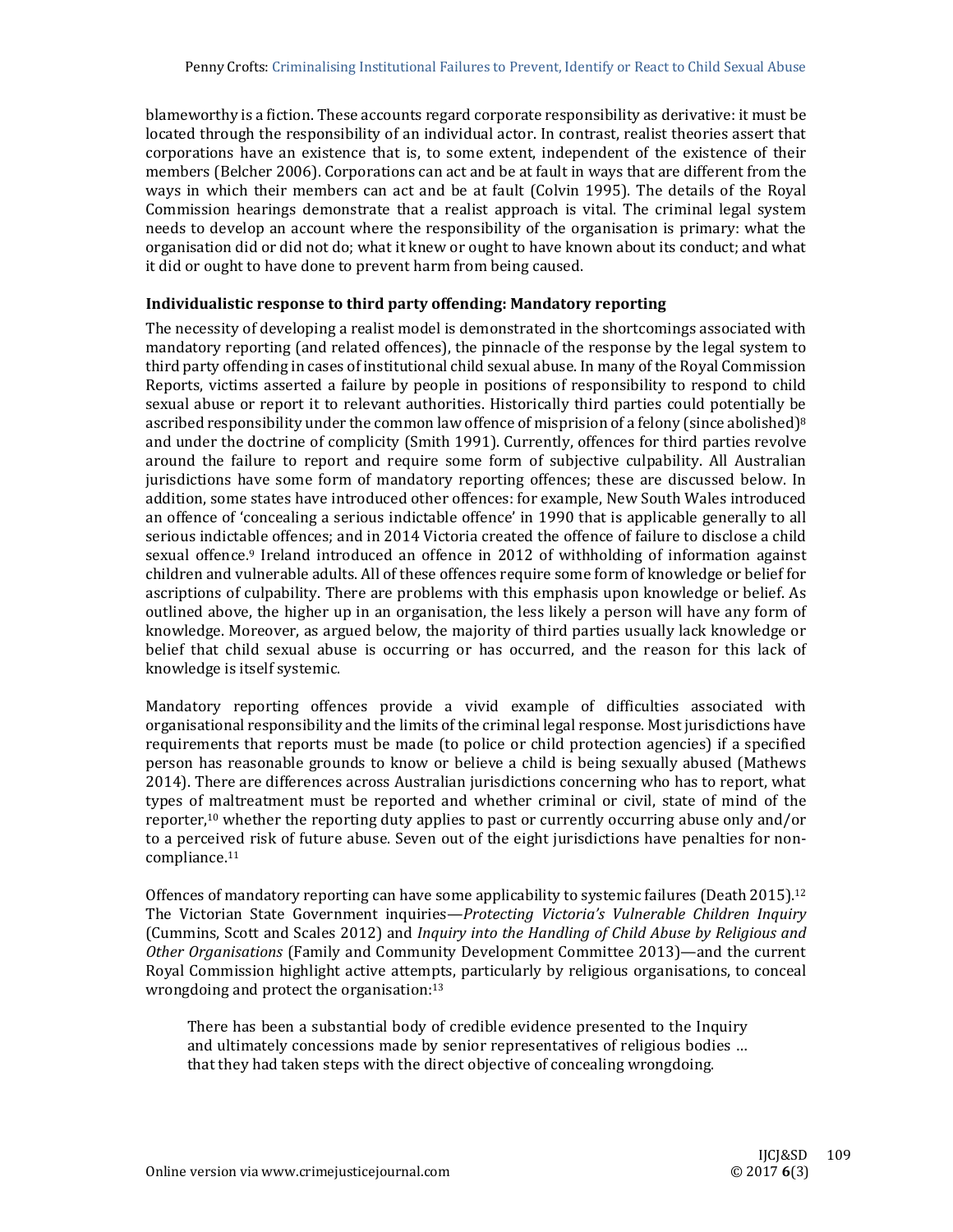The mandatory reporting offences are appropriate for those who know about the perpetration of child abuse and actively intervene to protect the perpetrator and/or did nothing. There has, however, been reluctance to investigate, charge or prosecute (Gleeson 2016). Prosecutions for failure to report under mandatory reporting duties are very rare, partly because of an emphasis upon encouraging reporting rather than policing it. Mathews  $(2014)$  has identified only six prosecutions in the five jurisdictions across Australia with a mandatory reporting regime.

Mandatory reporting offences reflect the criminal justice system's focus on the individual in constructions of culpability, with a preference for requiring some form of subjective blameworthiness. The emphasis upon some kind of subjective element of knowledge, suspicion or belief is ostensibly appropriate. It is in accordance with our understandings of responsibility that one should only be held responsible for what we knew or intended. How could a person or institution possibly be held criminally responsible for what they did not know? However, in many of the Royal Commission Reports, the issue was not that individuals knew or believed that child sexual grooming and/or abuse was occurring, but that they had not recognised the grooming or offending behaviour at all. For example, in Report No. 12, despite eight separate complaints across time about an offending teacher's behaviour, the (former) heads of the preparatory school and headmasters did not place sufficient or correct significance on the concerns raised with them about the offending teacher. All of them gave evidence that they did not receive any guidance or training in detecting or reporting child sexual abuse or grooming behaviour (Royal Commission 2015b: 41). The Royal Commission found:

We are satisfied that the school did not have a dedicated child protection policy until 2004. 

We are satisfied that the school's child protection policies that were in force from 2004 until 2009, although compliant with re-registration standards during the period, were deficient when measured against current standards of 'best practice' because: 

- they provided insufficient information about how child sexual abuse occurs
- there was no reference to grooming behaviours, no definition of grooming behaviours and
- no instruction on how grooming behaviours might be detected and when they should be reported
- $\bullet$  there were no separate guidelines for handling reports of (i) suspected child abuse; and (ii) grooming or inappropriate behaviour by staff that did not involve a specific allegation of child sexual abuse or (after 2009) fell below the threshold for mandatory reporting. (Royal Commission 2015b: 8)

The masters at the school probably could not and would not have been prosecuted for failure to report because they lacked knowledge or belief that child sexual abuse was occurring. But it is this lack of knowledge or belief that is the problem. Their failure to attach sufficient and correct significance to the reports of inappropriate behaviour was due to an organisational failure to adequately train staff to recognise and appropriately report grooming behaviours. The absence of any knowledge or belief was a systemic problem, and the current criminal justice focus on individual, subjective blameworthiness is accordingly inappropriate and misguided.

## **Conceptualising criminogenic corporate culture**

The traditional focus on subjective culpability demonstrated in traditional constructions of corporate liability and mandatory reporting offences is an inadequate response to institutional failure to protect against child sexual abuse. It is necessary to construct a realist approach to organisational failure. However, obstacles confronting a realist approach to organisational culpability are myriad although two dominant streams can be broadly summarised as the pragmatic and the philosophical. The pragmatic stream raises questions about issues such as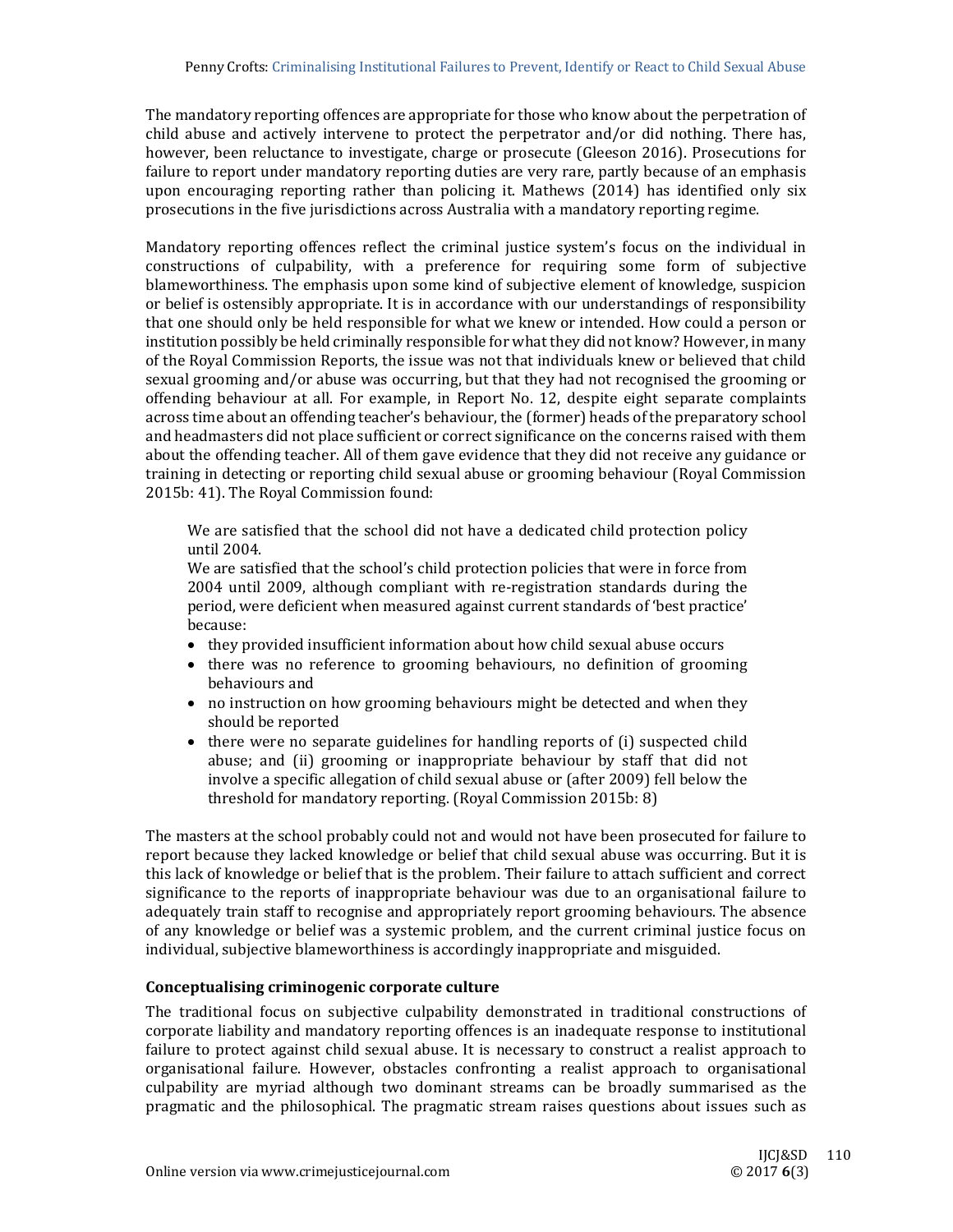offence structures and *how* elements are to be proven. The philosophical challenge is a question of why organisations should be criminalised at all; or whether, alternatively, organisational failure should be best left to the civil sphere. These two challenges are frequently referred to in tandem and yet they are incompatible: the first expresses concern about issues of proof and the difficulties of achieving criminalisation; whilst the second is concerned about overcriminalisation or inappropriate criminalisation of organisations.

The Consultation Paper (Royal Commission 2016a) based on the Sentencing Report (Freiberg et al. 2015) responds in part to the pragmatic question of offence structures by suggesting several different organisational offences. These include being negligently responsible for the commission of child sexual abuse; negligently failing to remove a risk of child sexual abuse; reactive organisational fault; and an offence of institutional child sexual abuse (Freiberg et al. 2015: Ch. 6). The proposed offences have the advantage of adopting a realist perspective and focusing on organisational culpability rather than individual culpability. The negligence offences are the most accessible as they propose including corporate failure into the existing legal doctrine of negligence. It requires the prosecution to establish, firstly, a legal duty; then criminally negligent breach of that duty; and, further, that the breach was a cause of the harm (Ashworth 2013).

The most innovative and challenging offence proposed is that of institutional child sexual abuse:

An organisation commits an offence if:

- 1. A person associated with the organisation is convicted of an offence of child sexual assault: and
	- (a) the organisation, or a high managerial agent of the organisation, recklessly authorised or permitted the commission of that offence by that person.
- 2. The means by which such authorisation or permission may be established include proving that the managing body of the institution or a high managerial agent:
	- (a) expressly, tacitly, or impliedly authorised or permitted the commission of the offence; or
	- (b) a corporate culture existed that tolerated or led to the commission of the CSA offence; or
	- (c) failed to create and maintain a corporate culture that would not tolerate or lead to the commission of the CSA offence.

It is a defence to such an offence for the organisation to show that it had adequate corporate management, control or supervision of the conduct of one or more of the persons associated with the organisation; or provided corporate management, control or supervision of the conduct of one or more of the persons associated with the organization. (Consultation Paper 2016a:  $248-249$ )

The offence is a modification of the *Criminal Code Act1995* (Cth) Part 2.5 and requires that the organisation or a high managerial agent recklessly authorised or permitted the commission of child sexual assault. Such authorisation or permission can be established expressly or through a 'corporate culture' that tolerated or led to the commission of the offence or failure to create or maintain a 'corporate culture' that would not tolerate or would lead to the commission of the child sexual assault. Corporate culture is defined in the Commonwealth *Criminal Code Act 1995* Part 2.5 as 'an attitude, policy, rule, course of conduct or practice existing within the body corporate generally or in the part of the body corporate in which the relevant activities takes place'. The underlying idea of 'corporate culture' is to cover situations where there is a difference between an organisation's formal or written rules and its practices (Clough 2007).<sup>14</sup> An organisation can defend itself on the basis that it is able to show that it had adequate corporate management, control or supervision of the conduct.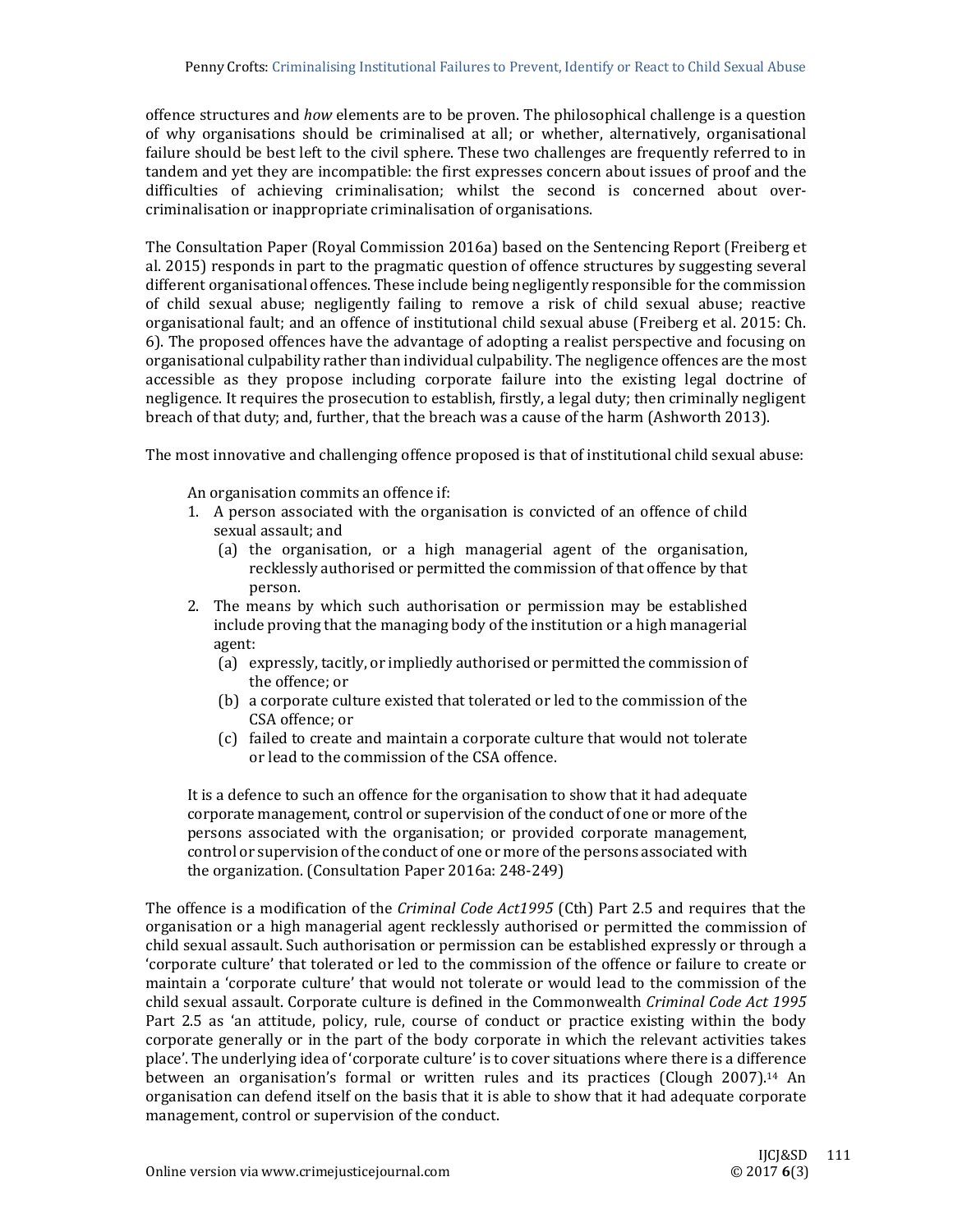Despite being celebrated as 'arguably the most sophisticated model of corporate criminal liability in the world' (Clough and Mulhern 2002: 138), the concept of corporate culture has not enjoyed practical success, with very few prosecutions testing the provisions for organisational responsibility in the courts and the  $($ consequent $)$  exclusion of Part 2.5 from operating in other corporate legislation including the *Corporations Act 2001* (Cth) and the *Competition and Consumer* Act 2010 (Cth). Practical issues raised about corporate culture include difficulties of proving the existence of a culture and concern that there may be varying subcultures within an organisation (Beaton-Wells and Fisse 2011). Questions have been raised about *whose* actions or inactions should be included in considering institutional responsibility (Royal Commission 2016a). Concern has also been expressed that an institution's culture may have changed over time, by which time the circumstances and management that allowed the abuse to occur may have long since changed. It is argued that, in those circumstances, criminal sanctions directed at organisational change would be neither helpful nor necessary (Weissmann and Newman 2007). I argue below that these kinds of practical questions are resolved by the detail of the Royal Commission Reports. 

Although corporate culture is regarded as more radical and innovative, the concepts of negligence and corporate culture intersect. Negligence requires a failure to fulfil a legal duty of care, whilst, realistically, in the bulk of cases of institutional child sexual abuse, corporate culture requires the failure to create or maintain a corporate culture that would not tolerate or lead to the commission of child sexual assault. Both negligence and corporate culture are built around the concept of failure. Critics have argued that it is anomalous to hold corporations criminally liable for 'permitting' conduct, whether under the concept of corporate culture or negligence, which can be understood as no more than failing to prevent such conduct, when the criminal legal system is generally reluctant to hold individuals liable for omissions.<sup>15</sup> One response to this critique is that, whilst the criminal legal system is reluctant to impose fault for omissions, an accused can, nevertheless, be held liable for omissions for the bulk of criminal offences once a legal duty has been established (Ashworth 2013). All the institutions considered in case studies in the Royal Commission had legal duties to protect the children in their care, and the bulk of them failed longterm to fulfil these duties. Not only does criminal law have a long-held tradition of holding accountable those who failed to act, despite having a legal duty, this idea of culpability due to failure, lack or absence is reflected in classic models of wickedness or blameworthiness (Aristotle 2004; Aquinas 1274[2003]; Midgley 1984/2001; Crofts 2013).

Underlying opposition to corporate liability is fostered by a failure to comprehend the idea of organisational responsibility. This can be seen in one of the concerns articulated by the Consultation Paper: 

We know that perpetrators can be found at any level of an institution, including in the most senior leadership positions. It is not clear what adding corporate criminal liability to individual criminal liability would achieve if the former effectively was based on exactly the same conduct as the latter. (Royal Commission 2016a: 251)

This concern reflects a failure to distinguish between the *individual* perpetrator of child sexual abuse and that of the *institution* that allowed, or failed to prevent, identify or respond to, the abuse over long periods of time due to a poor corporate culture. A similar argument was made by Cardinal George Pell, when giving evidence before the Royal Commission. Pell compared the Church to a trucking company running a well-maintained fleet that is not liable for the actions of its workers:

If  $\ldots$  the driver of such a truck picks up some lady and then molests her, I don't think it's appropriate  $-$  because it is contrary to the policy  $-$  for the ownership, the leadership of that company to be held responsible. Similarly with the Church (Royal Commission 2014a: C4509).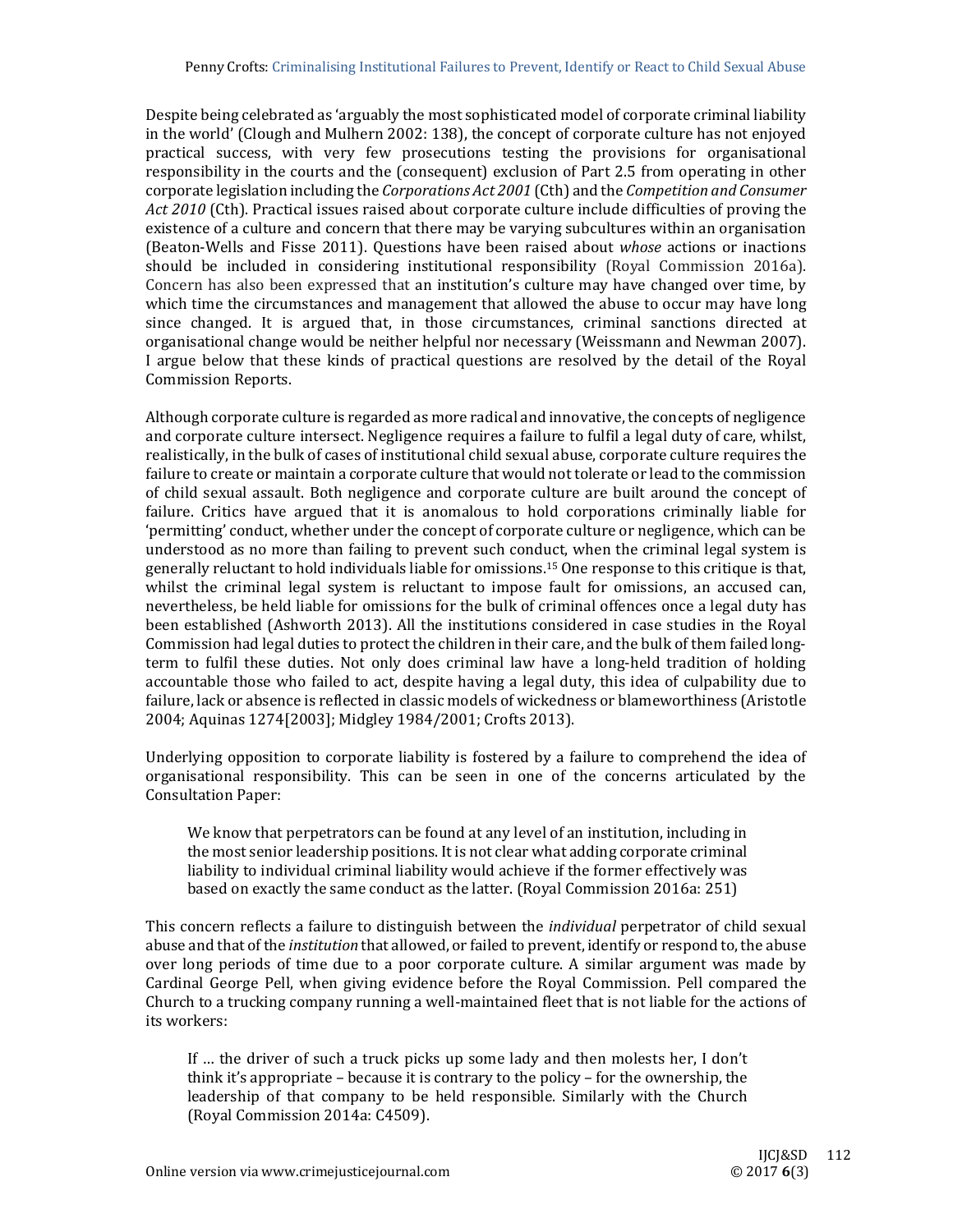This reflects a focus on *individual* liability and the idea that an organisation should not be held liable for the behavior of a rogue employee. However, this disregards the scenario, which emerges in the Royal Commission, where (to continue Pell's metaphor), the truck company has a legal duty to care for 'some lady', and the truck drivers, who are in the employment of the truck company, routinely molest these 'ladies' and are enabled in doing this due to conditions of employment and the absence of training and policies to prevent molestation. This produces a wholly different blame focus, which is increasingly recognised in academic literature, that the corporation is criminogenic: that is, corporations by their nature and culture can produce crime (Apel and Paternoster 2009; Tombs and Whyte 2014; Green and Ward 2004). For example, the United Kingdom Law Reform Commission had considered a similar situation to that proposed by Pell in 1996 and made the following response:

... a truck driver causes death by dangerous driving in the course of his or her employment. This would not, of itself, involve a management failure. If, however, it was found that the death occurred because the driver was over-tired due to the requirement to work excessive hours, this could be due to a management failure for which the company could be liable, assuming that failure fell far short of what would be reasonably expected in the circumstances (United Kingdom Law Reform Commission cited in Clough 2007: 296-297).

The Royal Commission Reports repeatedly detail ongoing failures to prevent child sexual abuse within institutions, demonstrating that the abuse was not a one-off, tragic 'accident' but was due to the corporate culture of the organisation. The Consultation Paper noted that the following situations allow criminal behaviour:

- Situations can provide the opportunity that allows a criminal response to occur. For example, a lack of supervision could provide this opportunity.
- Opportunistic perpetrators are unlikely to actively create opportunities but are likely to recognise and take any that arise.
- Situational perpetrators are unlikely to create or identify opportunities.
- Situations influence criminal behavior.
- Situations present behavioural cues, social pressures and environmental stressors that trigger a criminal response. For example, a sense of emotional congruence with a child might turn into a sexual incident.
- Situational perpetrators are most likely to be influenced by these triggers to commit abuse. (Royal Commission 2016a: 250)

Arguments against organisational responsibility for failure to prevent or respond to child sexual abuse fail to recognise the ways in which the organisation itself is responsible for on-going situations which have allowed or provided opportunities for offending (Palmer and Moore 2016). Good corporate culture can prevent wrongdoing, whilst bad corporate cultures might encourage or fail to discourage some wrongdoing (Gilchrist 2012-2013; Palmer 2012).

Attributing blameworthiness to organisations due to failure—whether through the concept of negligence or corporate culture—is potentially broad and, accordingly, they have been resisted by the corporate world and even by governments that might be held accountable for their negligent acts under such laws (Hogg 2013). As I argue below, the Royal Commission has provided clear examples of cultures in organisations that have failed to prevent institutional child sexual abuse and has also demonstrated common sense approaches as to how a prosecutor might prove a criminal corporate culture (Woolf 1997).

The Royal Commission has provided a myriad of examples of criminal negligence and/or corporate culture tolerating or failing to prevent child sex offending. Report No. 12 (Royal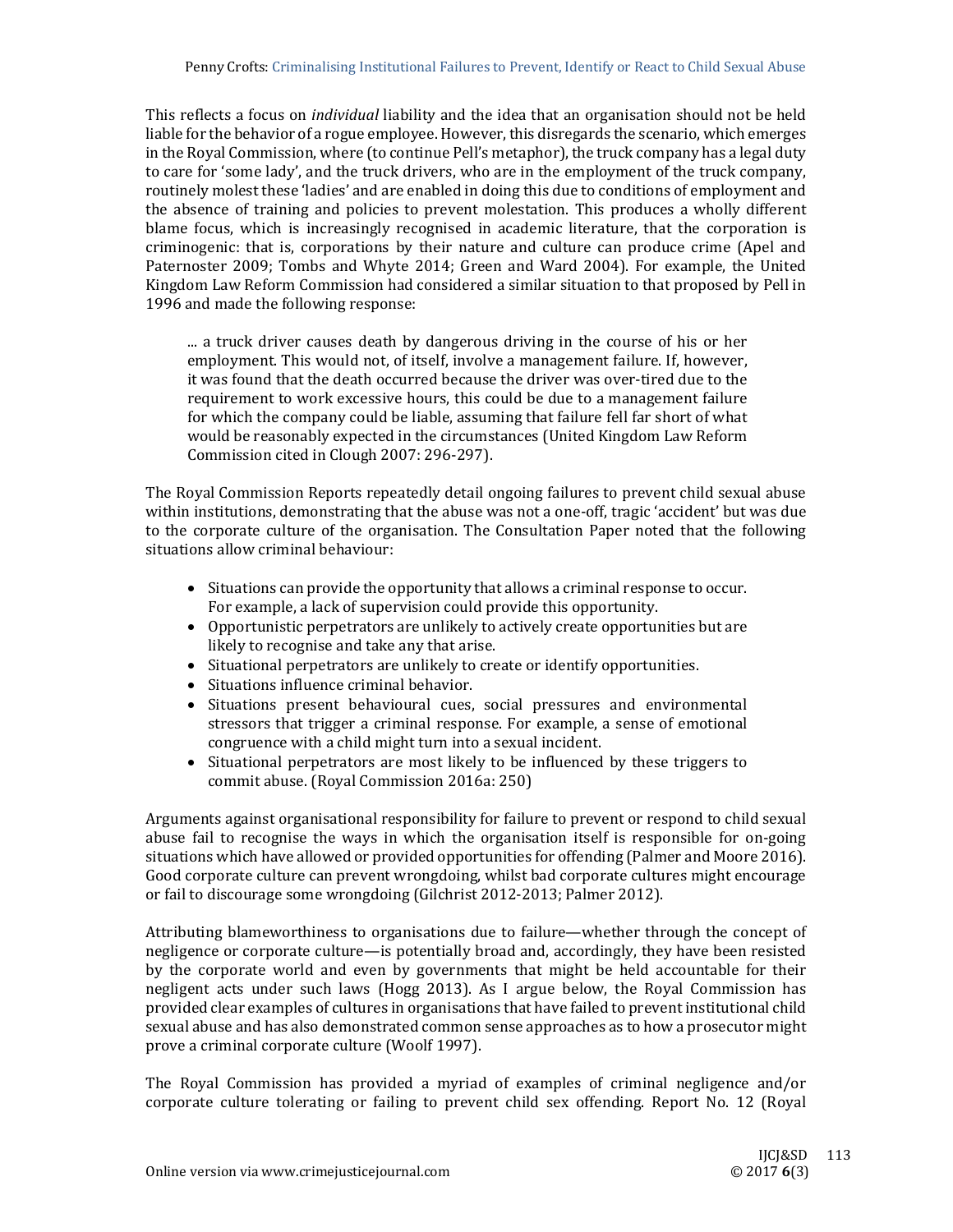Commission 2015b) is by no means the worst (or best) example of organisational failure, but it provides a clear example of how and why criminal failure could and should be established. For example, a common problem in institutions is that staff have not been trained to recognise grooming behaviour. In Report No. 12, the staff did not realise they were witnessing grooming behaviour, but still regarded it as sufficiently 'inappropriate' to report it to management. The positive effects of even minimal knowledge of grooming were demonstrated in Report No. 12 by a mother who watched a *Four Corners* national television program called *Unlocking the Demons* (Australian Broadcasting Corporation 2005) which explained how paedophiles groom victims and their families. As a consequence of this program, the mother raised her concerns about the offending teacher with the preparatory school head. She felt that her family may have been 'groomed' by the offending teacher and communicated her concerns about the attention the offending teaching had shown to both her sons. This demonstrates an example of negligence—a failure to meet a duty of care to protect children in their care—and corporate culture—the failure to create a culture that does not tolerate abuse. Teaching staff to recognise and report grooming behavior is a fundamental way to protect against and respond to child sexual abuse.

Not only was there a lack of training of staff about recognising and reporting grooming and child sexual abuse, there was also a culture of bullying so that staff were afraid to report their suspicions. Teachers gave evidence that they were afraid to report not only because their lack of training meant they were not confident that they were dealing with child sexual abuse, but also because they were concerned they would be subjected to rejection, ostracism, bullying and/or harassment from some staff if they were identified as 'whistle blowers'. An example of some of these ramifications includes those experienced by WG who, after she reported the offending teacher to YN, the then head of the preparatory school, WG felt that some of the older male teachers were 'nasty to her'.<sup>16</sup> She communicated the bullying to the new head of the preparatory school, YK, and described an incident where another teacher had tried to run her over. WG said she felt that the new head 'did not want to know about it'. WG said she stopped working at the school because of the way she was treated by her colleagues after reporting the abuse (Royal Commission 2015b: 32). Awareness of the protective culture around the offending teacher was shown in 2004, when the head of school asserted that, if he had dismissed the offending teacher, it would have caused 'division amongst other teachers' (Royal Commission 2015b: 39). Fear of reporting due to lack of knowledge about grooming behavior was exacerbated by the bullying culture. Both ignorance and bullying could and should have been addressed by management and this failure to do so created an environment that facilitated, tolerated and failed to prevent child sex offending. The continuation of the bullying reflects one practical means of establishing a corporate culture by analysing who is rewarded and/or protected by management and who is punished (Woolf 1997).

Despite ignorance and the culture of fear, there were clear reports by multiple teachers of consistently inappropriate behavior by the offending teacher. One teacher wrote:

We are not suggesting anything more serious (as in 'sexual') has occurred. We have no proof of anything like that. However there are several aspects to our concerns. First and foremost is the safety, both physically and emotionally of all children who have come and will come into contact with YJ. Even if what has been outlined in this letter is the total extent of what has occurred. I believe it is still totally unacceptable within any organisation let alone any school and especially our school (Royal Commission 2015b: 23).

In other words, there was sufficient evidence of inappropriate behaviour by the offending teacher to require and justify a response by the school. Despite this the school's response was grossly inadequate. At times the preparatory school master did nothing in response to a complaint except file it. Where there was a response by the preparatory head, this tended to involve a meeting with the offending teacher, who was informed that his behaviour was inappropriate and that he should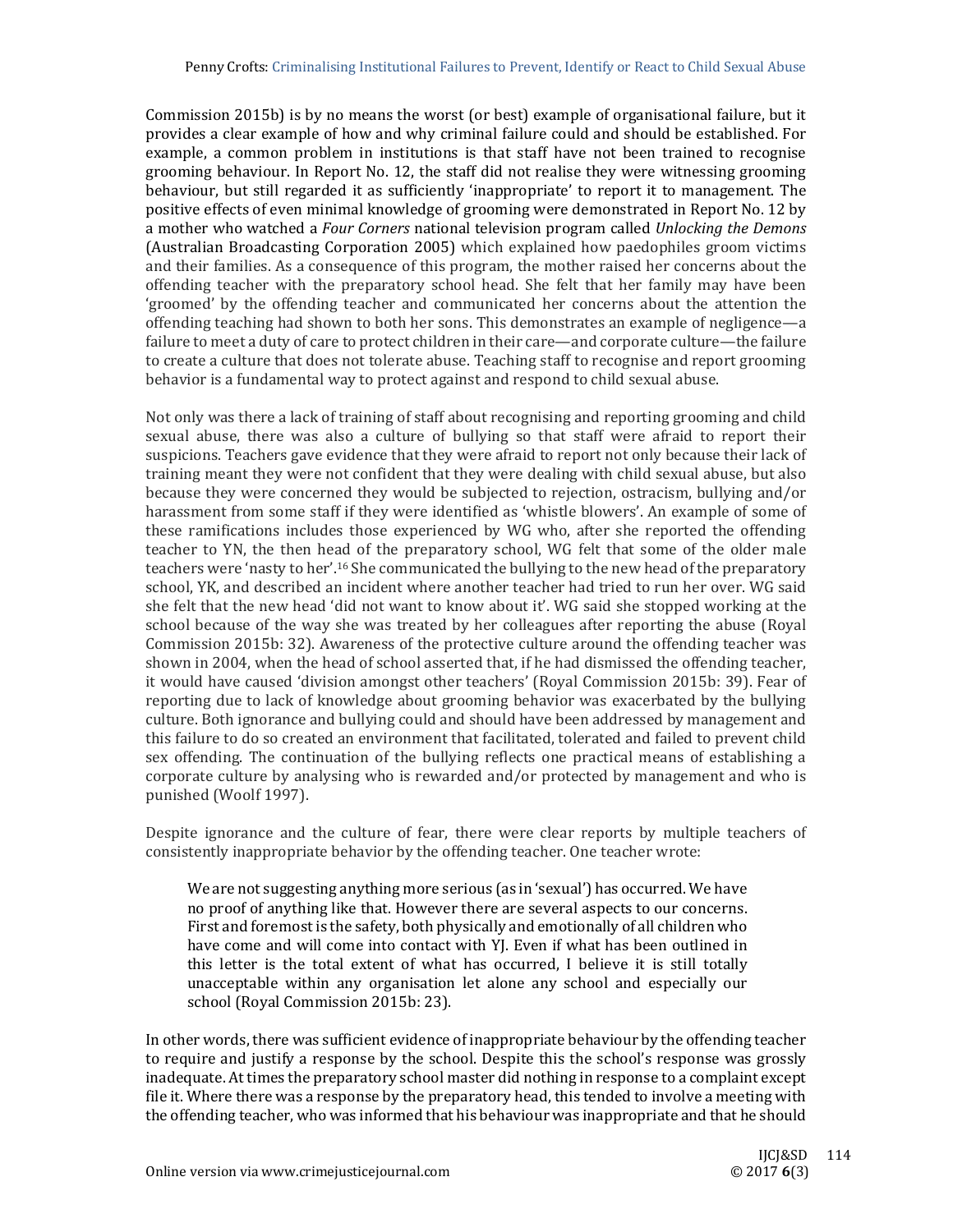modify his own behaviour. Even the teacher's response at these meetings should have raised red flags. For example, in one meeting, he said that 'he had always dealt with students in a tactile manner' (Royal Commission 2015b: 22). The headmaster of the school resolved to keep the offender under closer supervision and scrutiny, but did not do this. Management wrote formal letters of warning, but the teacher refused to acknowledge or sign these. After the third and 'final warning', the headmaster then sent another 'final warning'. This response by management was inadequate and inappropriate. It gave a message to the offender and also the staff that there were no repercussions for grooming behaviour. This discouraged staff from reporting offending behaviour and encouraged the offender to continue. The failure by the headmasters to respond appropriately was partly due to a lack of training and policies.<sup>17</sup> This was exacerbated by a failure to report concerns to the police, child protection officers or anyone who had experience in the protection of children. Reports of the offending teacher's behaviour to any of these experts would likely have prevented a continuation of his overt grooming behaviour. The school needed to have developed clear written policies on how to detect child abuse of grooming behaviours, the procedures for reporting child abuse or grooming behaviours, handling complaints, expert training for staff on detecting and reporting child abuse and grooming behaviour, and an environment which is conducive to staff, parents and students reporting concerns (Royal Commission 2015b: 10). This aspect of Report No. 12 goes toward addressing the question of how prosecutors will differentiate between cultures and subcultures. It is apparent from Report No. 12 that the dominant culture, supported by managerial staff, failed to prevent and/or react appropriately to child sexual abuse. Individual staff members spoke out against the offender and the culture but they were acting as individuals rather than a competing subculture.

Report No. 12, along with other Royal Commission reports, highlights systemic problems that go beyond the organisations. This reflects Hogg's (2013) argument that the state may refrain from introducing organisational law reforms because they have the potential to impact not only upon powerful institutions but also on the state itself. For example, in Report No. 12, one of the reasons why the school had not ensured that appropriate procedures were enforced was due to the registration process undertaken by independent schools in Western Australia. Despite complaints on file about the offending teacher dating from 1999 onwards, the school was approved for registration in 2004 until 2010. The registration report stated that the school had developed and implemented a child protection policy and that its documented policies and procedures were of a very high standard (Royal Commission 2015b: 15). The registration standards had not incorporated the concept of grooming behaviors. Nor were there clear standards regarding the reporting of allegations of child sexual abuse. The Western Australian registration standards did not clearly articulate the current standards or benchmarks to child protection policies and procedures against which best practice is assessed and a school registered (Royal Commission 2015b: 16). There were two major shortcomings associated with the registration process. The first was the approval of inadequate policies. The second was the focus of the registration process upon (abstract) policies rather than the culture and practices of the school. This absence of adequate and appropriate regulatory standards may reflect and reinforce the difficulties of imposing organisational liability. The systemic, cultural problems went beyond the school, to the state and national levels of regulation and enforcement, a problem not isolated to Report No. 12 or to Western Australia (Mathews 2017).

Report No 12 demonstrates how corporate culture tolerated or led to the commission of child sexual offences and failed to create or maintain a corporate culture that would not tolerate or lead to the commission of child sex offences. Overall, the Royal Commission concluded that, taken together, the history of events indicates 'a serious systemic failure to protect children in the care of the School'(Royal Commission 2015b: 40-41). Organisations involved in the care of children have existing statutory and common law duties of care. Negligence requires a breach of that duty of care whilst corporate culture requires toleration or the failure to create or maintain a culture that would not tolerate or lead to the commission the child sexual assault. Standards provide a measure against which to compare the procedures and actions of an institution against a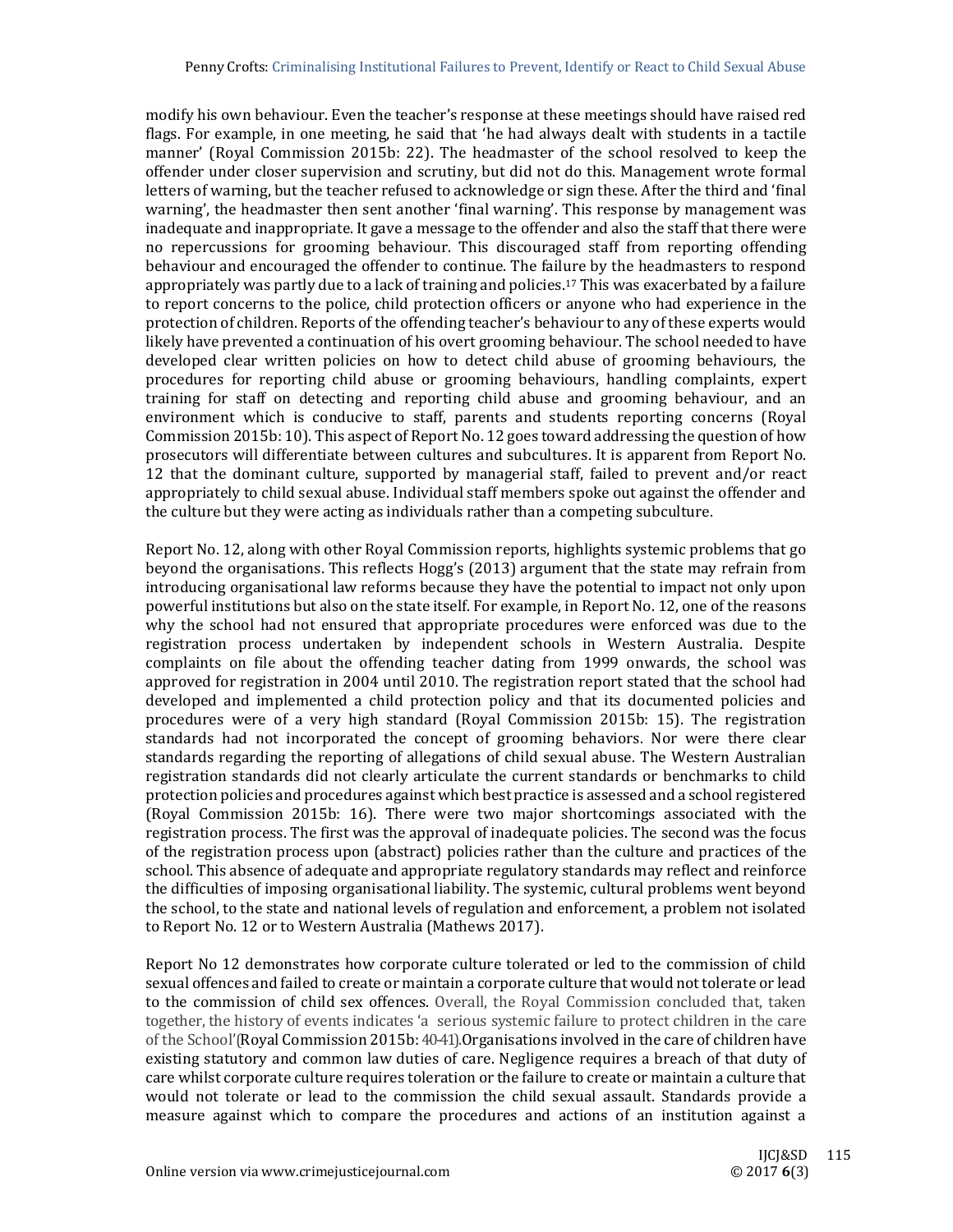'reasonable' institution. It is essential to articulate appropriate standards of care and then measure organisations against these standards. In response to general shortcomings in state and national standards, the Royal Commission has developed, articulated and clarified the national principles for child safe institutions that should be required of individuals and organisations involved in the care of children (Royal Commission 2016b; Valentine et al. 2016). Of the ten principles developed by the Royal Commission, the bulk focus on the development of institutional governance and policies. Based on the Royal Commission findings, it should not be that difficult to develop a national standard of care that is applicable and enforced across states. Interestingly, whilst the Royal Commission recognises that a key issue to creating child safe institutions is 'holding institutions to account through independent oversight and monitoring' (Royal Commission 2016b: 2), at the moment, this is only implicit in the ten principles rather than expressly articulated. Regardless of whether an institutional criminal offence is created based on negligence or corporate culture, the terms of the offence address fears of over-criminalisation. In order to be successfully prosecuted, the failure to meet 'reasonable standards' must be sufficiently negligent to justify the imposition of criminal sanctions. One-off or isolated failures will not be sufficient to justify attributions of criminal blameworthiness. If all reasonable measures had already been employed to stop child sex offending, then the goals of the criminal law in relation to the organisation would have already been met and the organisation would not be prosecuted. The case studies in the Royal Commission provide examples of long-term systemic failures by institutions. Organisations which provide care of children must establish cultures in which prevention of child sexual abuse is accepted as an ordinary responsibility of all adults and the organisation. Failure to do so means that the corporation is criminogenic and can and should be prosecuted.

The idea of failure underlying organisational culpability can assist in developing appropriate parameters in terms of prosecution and punishment. For example, in the United Kingdom, the *Bribery Act 2010* (UK) specifies that an organisation will be guilty of corporate failure to prevent offences of bribery unless it can prove that it had adequate procedures to prevent the conduct (Wells 2014). The Act then details six principles based on the Organisation for Economic Cooperation and Development (OECD) guidelines on compliance (OECD 2010) that comprise proportionate procedures, top-level commitment, risk assessment, due diligence, communication (and training), and monitoring and review.<sup>18</sup> These principles of compliance could be developed to determine whether there was commitment by an organisation to a culture to the prevention of child sexual abuse. This would also circumvent concerns about prosecuting an organisation for past failures from which it had since reformed. Moreover, in the Australian and international context, increasing reliance is placed upon 'deferred prosecutions' or remedies such as 'compliance programs' or 'enforceable undertakings' to use the threat of criminal legal prosecutions and/or sanctions to compel corporations to comply with existing regulatory standards (Belcher 2006; Parker 2004). This provides an incentive to management to undertake responsive organisational change (Fisse and Braithwaite 1993; Weissmann and Newman 2007).

## **Conclusion**

Systemic failure extends beyond the types of institutions investigated by the Australian Royal Commission to legal institutions. The enforcement of regulatory laws has not always been vigorous and there have been no prosecutions of any organisations investigated by the Royal Commission. This reflects opposition by corporations generally to the notion of collective responsibility (Wells 2001, 2010). One key argument to justify criminalisation of collective wrongdoing is to emphasise the expressive power and role of the criminal law (Gilchrist  $2012$ -2013). The criminal legal system explicitly and implicitly organises and depicts conceptions of wrongfulness or badness as part of its system of blaming, in addressing the core issue of what is required to be sufficiently culpable to justify the attribution of criminality and the application of sanctions. The law routinely classifies conduct, defines action, interprets events and evaluates worth; it then sanctions these judgments with the force and authority of law (Crofts 2013).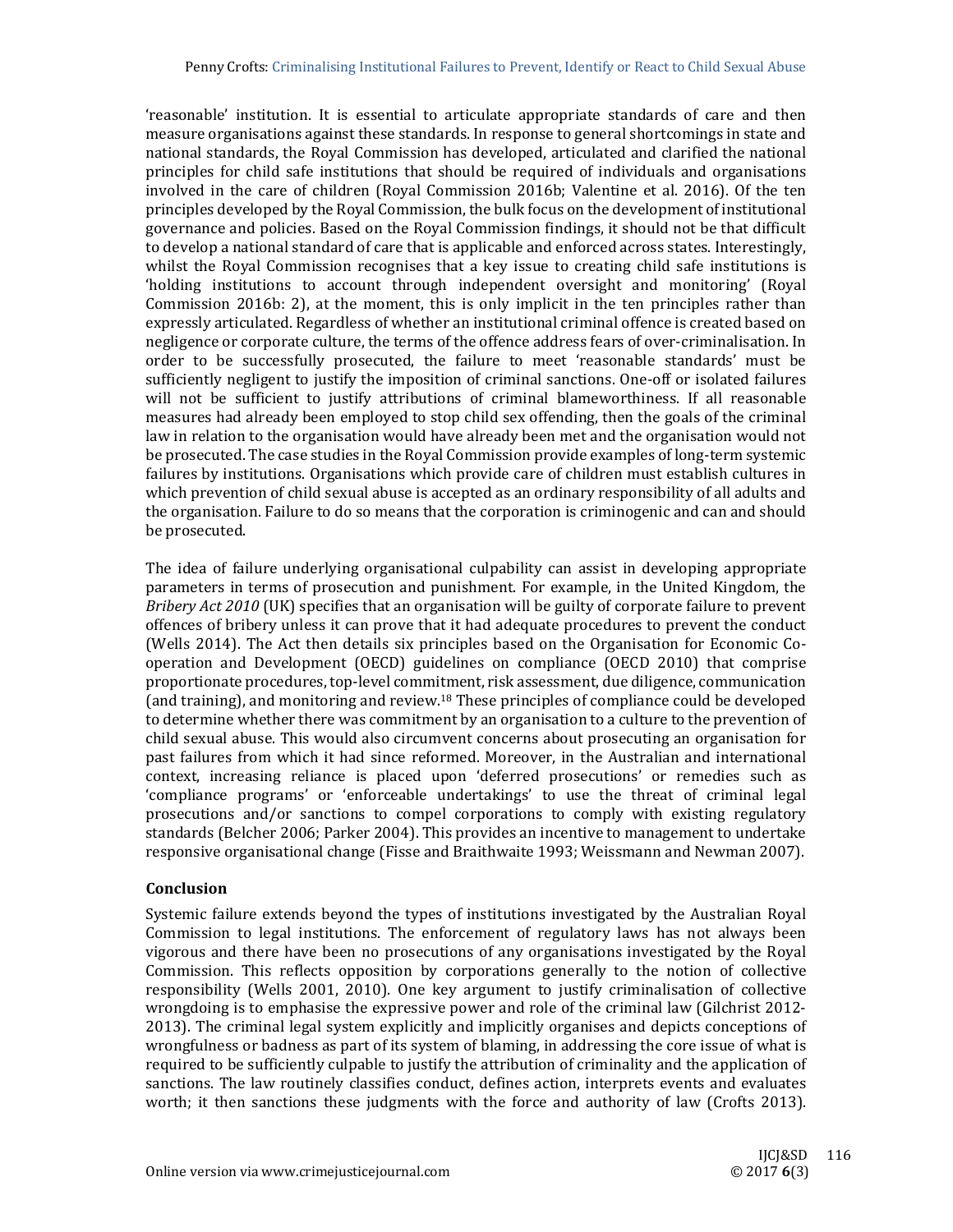Criminal liability carries 'a formal and solemn pronouncement of the moral condemnation of the community' (Hart Jr 1958). Conviction carries with it serious consequences and social stigma. It expresses condemnation: it is not about just wearing a penalty for breaking the law but opprobrium. This expressive aspect of the law has value (Garland 1990). Moreover, it has been suggested by theorists that criminalising corporate conduct/failures has specific expressive value: '[d]eterring inefficient conduct is one socially desired objective, but repudiating the false valuations embodied in corporate wrongdoing is another' (Kahan 1998). Accordingly, the fact of condemnation is itself significant.

The law asserts models of right and wrong, good and bad, and this assertion is enforced with the imposition of sanctions. Theorists have recognised and argued that the form of the law will affect. reflect and reinforce perceptions of the morality of a particular practice or behaviour.<sup>19</sup> The Royal Commission Consultation Paper is similarly premised on 'the importance of seeking and obtaining a criminal justice response to any child sexual abuse in an institutional context' (Royal Commission 2016a: Ch. 2). The symbolic, expressive power of the law is important, which is why it is disappointing that there was not more focus on collective culpability in the Consultation Paper. Reforming the criminal law in this area proffers an opportunity to reframe our notions of culpability. It is not an unfortunate accident or bad luck that offenders have been able to offend with impunity across months and years in specific institutions (Death 2015). The Royal Commission hearings have provided repetitive and remarkably consistent examples of the ways in which specific organisations tolerated, facilitated or failed to prevent child sexual abuse, and these organisations can and should be regarded as criminogenic.

The failure to prosecute or conceptualise harms caused by corporations as culpable has its own symbolism. It suggests that 'corporations may violate criminal laws if they are willing to pay for it. Corporate crime would thus be little more than a menu of harms and prices' (Gilchrist 2012-2013). There is currently a disjunction between community responses to organisational failure and the response of the law. It is not simply a matter of a legal demand for culpability for a criminal conviction that did not adequately meet moral condemnation. But the structure of the criminal law has prevented any inquiry whatsoever into the ways in which the corporate organisation is at fault for facilitating, tolerating, or failing to prevent child sex offending. We need imagination and creativity to develop and structure notions of collective liability that adequately reflect and reinforce the fault and responsibility of organisations for crime.

*Correspondence*: Associate Professor Penny Crofts, Faculty of Law, University of Technology Sydney, 15 Broadway, Ultimo NSW 2007, Australia. Email: Penny.Crofts@uts.edu.au

 

<sup>&</sup>lt;sup>1</sup> Many thanks to Yolanda Thomas for her excellent research assistance.

<sup>&</sup>lt;sup>2</sup> For further information refer to the Royal Commission website: https://www.childabuseroyalcommission.gov.au/.

<sup>&</sup>lt;sup>3</sup> The United Kingdom is currently undertaking an Independent Inquiry into Child Sexual Abuse (see https://www.iicsa.org.uk/). 

<sup>&</sup>lt;sup>4</sup> The *Herald of Free Enterprise* was a ferry that capsized soon after leaving the Belgian port of Zeebrugge in 1987. The official inquiry found the sinking was caused by a failure to close the bow doors and the failure to check if the doors were closed. The Southall rail crash occurred in 1997 at Southall after a high-speed train failed to stop at a red signal and collided with a freight train crossing its path. The incident resulted in seven deaths and 139 injuries.

<sup>5</sup> These general principles have been adopted in Australia (see *Hamilton v Whitehead 166 CLR 121, 127*)*.*

<sup>6</sup> For examples of judicial criticisms of identification theory, see Lord Hoffman, Privy Council in *Meridian Global Funds Management Asia Limited v Securities Commission* [1995] 3 All ER 918; Justice Estey, *Canadian Dredge & Dock Co v R* [1985] 1 SCR 662 at 693. Dr Paterson's role as Headmaster at Knox Grammar School provides an example where identification theory would work. Power and knowledge were centralised in Dr Paterson. He knew about allegations of child sexual abuse ranging across time at Knox Grammar and chose not report these allegations to regulators or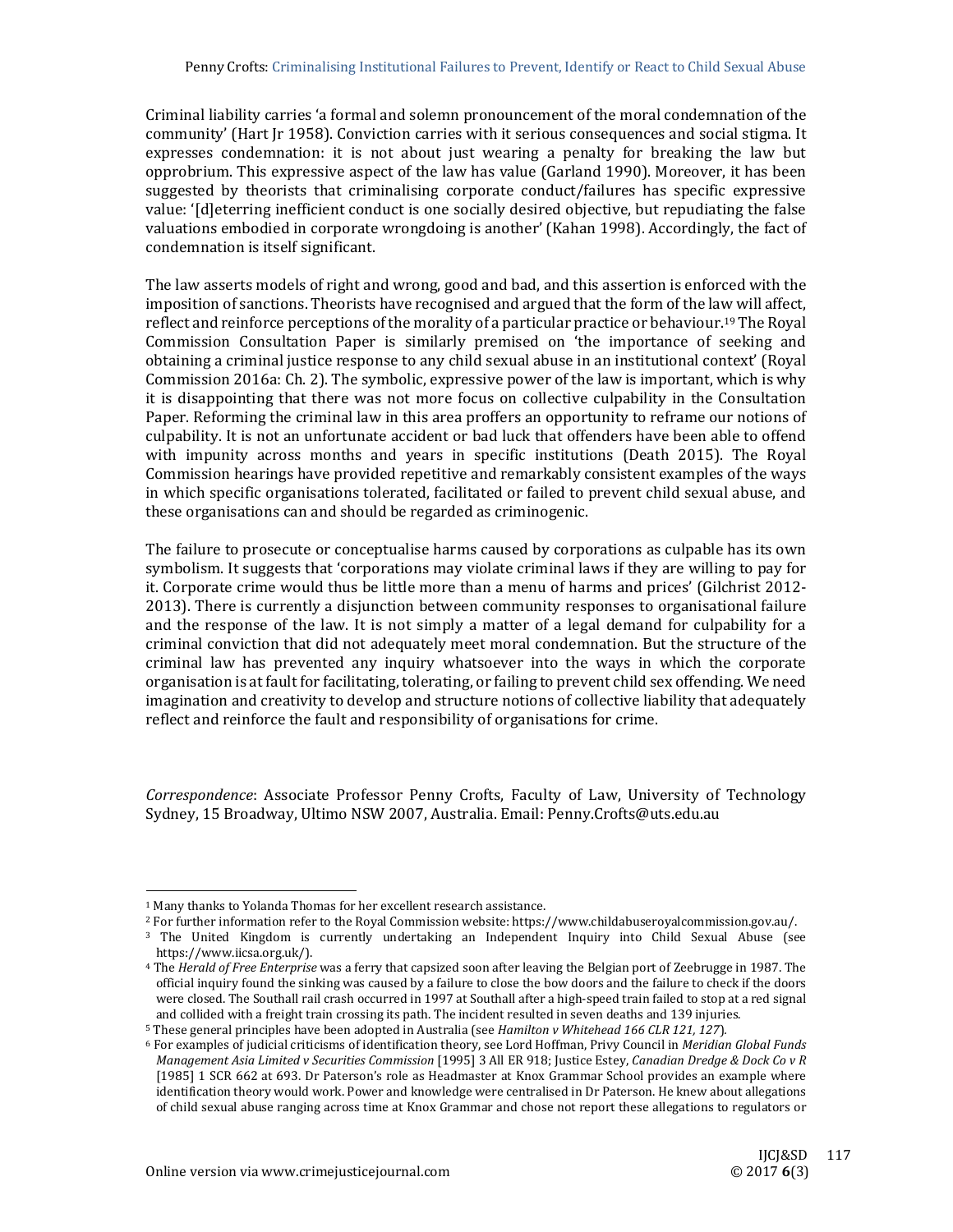the police. When police were investigating one report, he did not apprise the officer of other reports that he knew were relevant (Royal Commission 2016c)

- $7$  The experience of staff at the school in Report No. 12 (Royal Commission 2015b) was different from other organisations. At that school the staff communicated with each other about their concerns. In contrast, according to Report No. 6 (Royal Commission 2015a), staff did not communicate their concerns with each other as much, and the lack of systemic understanding of the complaints was due in part to staff expressing their concerns to different members of upper management who then did not inform each other (Crofts 2016).
- <sup>8</sup> NSW has created the offence of concealing a serious indictable offence under s 316 *Crimes Act* 1900 (NSW). This offence has been used to prosecute the concealment of serious crimes such as murder and manslaughter, but has rarely been used to prosecute concealment of child sexual abuse offences. In 2014, Victoria has created the offence of failure to disclose a child sexual offence under s 327(2) of the *Crimes Act* 1958 (Vic). The Royal Commission received evidence that, as of April 2016, there were three matters of failing to report that had been recorded since the offence commenced (Royal Commission 2016a: 231).
- <sup>9</sup> Only three priests have been charged with the offence of concealing sex offences in Australia.

 $10$  In four jurisdictions the reporter must have a 'belief on reasonable grounds', and in four other jurisdictions the reporter 'suspects on reasonable grounds'.

- $11$  For example, the Australian Capital Territory currently imposes a maximum penalty of \$5,500 and/or imprisonment for a maximum of 6 months (*Children and Young People Act 2008* (ACT)). The Northern Territory imposes a \$26,000 penalty (*Care and Protection of Children Act 2007* (NT)). Victoria previously imposed a penalty of \$1408 (*Children, Youth and Families Act 2005* (Vic)). NSW originally provided a penalty but this was omitted after the Wood Inquiry recommendations and legislation in 2009 (*Children Legislation Amendment (Wood Inquiry Recommendations) Act 2009 No 13* (NSW).
- <sup>12</sup> Although, as I argue below, whether civil or criminal, there appears to be lack of enforcement of these offences. See, for example, the 'Cummins Inquiry', the *Report of the Protecting Victoria's Vulnerable Children Inquiry* (Cummins et al. 2012), which noted the lack of application and enforcement of the existing 'Offence to fail to protect child from harm' (*Children, Youth and Families Act 2005* (Vic) s 493).
- <sup>13</sup> In regard to the Catholic Church specifically, the Family and Community Development Committee (2013) found that rather than being instrumental in exposing the criminal abuse of children and the extent of the problem, senior leaders of the Church:
- Trivialised the problem
- Contributed to abuse not being disclosed or not being responded to at all prior to the 1990s
- Ensured that the Victorian community remained uninformed of the abuse
- Ensured that the perpetrators were not held accountable, with the tragic result being that children continued to be abused by some religious personnel when it could have been avoided. (Family and Community Development Committee 2013: xxxi).

The Royal Commission (2016c) provides an example where the former Headmaster Dr Ian Paterson would have been appropriately charged with mandatory reporting offences. However, the Case Study also provides an example

of systemic failure to educate teachers to recognize and report grooming behaviours. <sup>14</sup> This article focuses on institutional failure to respond to child sexual abuse. Palmer et al. (2016) have also undertaken

- analysis of the culture of 'total institutions' and how these may militate against reporting and preventing child sexual abuse in institutions.
- <sup>15</sup> Evidence of Hon Chief Justice Gleeson, excerpted in Senate Legal and Constitutional Legislation Committee (c. 1994: 31). For an analysis of responsibility for omissions in criminal legal doctrine, see Ashworth (2013).
- <sup>16</sup> The Royal Commission uses initials to protect anonymity of individuals who give evidence before the Royal Commission.
- <sup>17</sup> In contrast, in the YMCA there were too many policies and principles. Staff did not know about the policies and they were not enforced by management.
- $18$  See also the United States Sentencing Commission (2004: Ch. 8B2.1) which details the criteria that should be used to judge a corporate compliance program.
- $19$  For example, both Duster (1970) and Manderson (1993) have undertaken analysis of drug laws in different jurisdictions and have argued that a change in the legal status of drug laws leads people to think of an activity as immoral even though they had not thought so previously. Immoral connotations in relation to illicit drugs developed through a process of social stigmatisation of drug users, by shifting from regulation by the free market to doctors and then to police and criminal justice agencies. The intersection of law and morality has also been argued in relation to the production of sexual identities. See, for example, Crofts (2010); Stychin (1995).

#### **References**

Australian Broadcasting Corporation (ABC) (2005) Unlocking the demons. *Four Corners*, 23 May. Available at http://www.abc.net.au/4corners/content/2005/s1372908.htm (accessed 22 June 2017).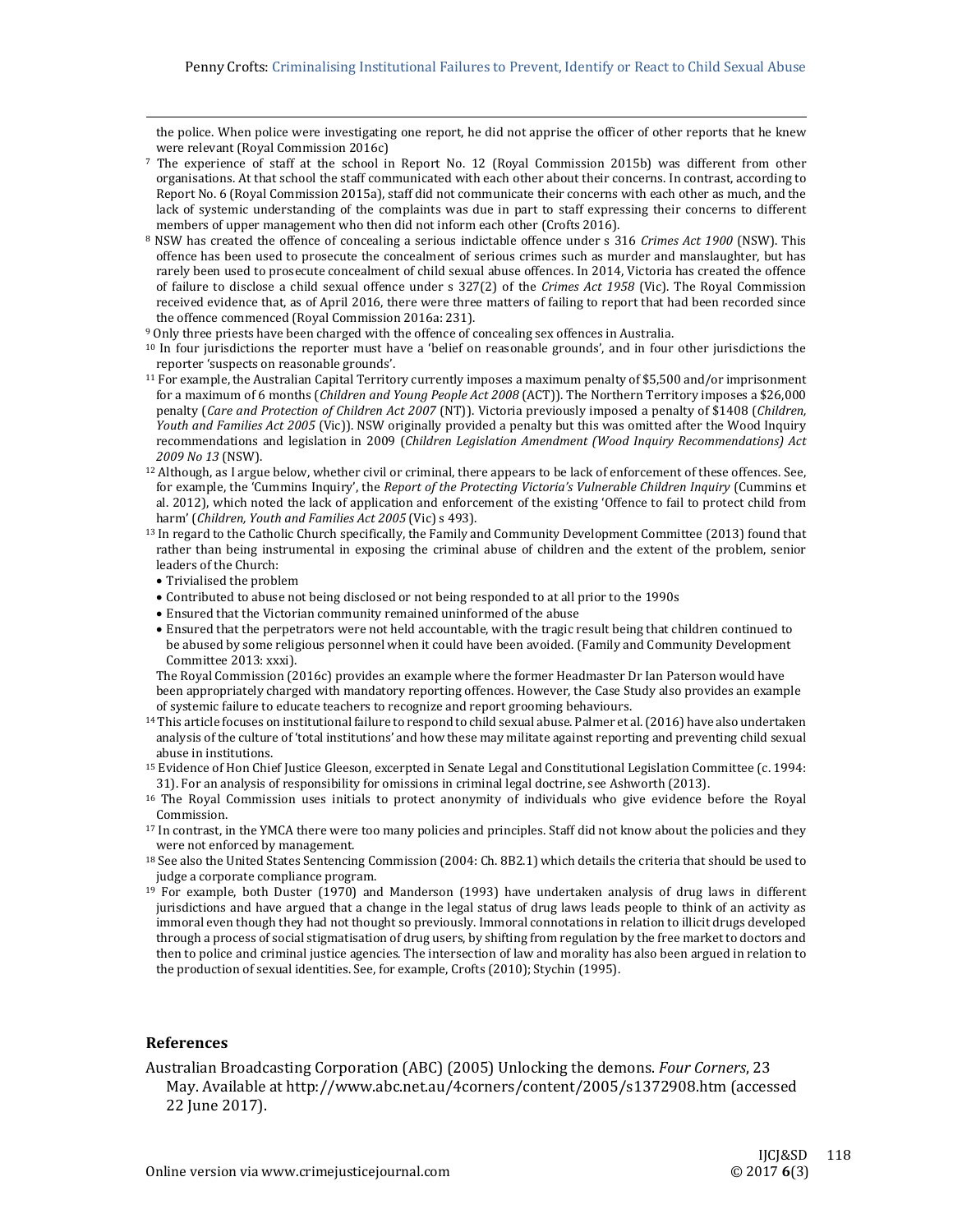- Apel R and Paternoster R (2009) Understanding 'criminogenic' corporate culture: What whitecollar crime research can learn from studies of the adolescent employment-crime relationship. In Simpson S and Weisburd D (eds) *The Criminology of White Collar Crime*: 15‐ 33. New York: Springer.
- Aquinas T (2003) *On Evil* (trans. Regan R). Davies B (ed.) introduction and notes. New York: Oxford University Press.
- Aristotle (2004) The Nicomachean *Ethics*. London: Penguin.
- Ashworth A (2013) *Positive Obligations in Criminal Law.* Oxford, England: Hart Publishing.
- Beaton‐Wells C and Fisse B (2011) *Australian Cartel Regulation: Law, Policy and Practice in an International Context.* Cambridge, England: Cambridge University Press.
- Belcher A (2006) Imagining how a company thinks: What is corporate culture? *Deakin Law Review* 11(2): 1‐21. DOI: 10.21153/dlr2006vol11no2art234.
- Clough J (2007) Bridging the theoretical gap: The search for a realist model of corporate criminal liability. *Criminal Law Forum* 18(3): 267‐300. DOI: 10.1007/s10609‐007‐9040‐y.
- Clough *J* and Mulhern C (2002) *The Prosecution of Corporations*. Melbourne, Victoria: Oxford **University Press.**
- Coffee  $J(1981)$  'No soul to damn: No body to kick': An unscandalized inquiry into the problem of corporate punishment. *Michigan Law Review* 79(3): 386‐459. DOI: 10.2307/1288201.
- Colvin E (1995) Corporate personality and criminal liability. *Criminal Law Forum* 6(1): 1-44. DOI: 10.1007/BF01095717.
- Cummins The Hon PC (Chair), Scott D and Scales W (2012) *Report of the Protecting Victoria's Vulnerable Children Inquiry*. Melbourne, Victoria: Department of Premier and Cabinet, Victoria State Government. Available at

http://www.childprotectioninquiry.vic.gov.au/report-pvvc-inquiry.html (accessed 22 June 2017). 

- Crofts P (2010) Brothels: Outlaws or citizens? *International Journal of Law in Context* 6(2): 151‐ 166. DOI:10.1017/S1744552310000054.
- Crofts P (2013) *Wickedness and Crime: Laws of Homicide and Malice*. London and New York: Routledge.
- Crofts P (2016) Legal irresponsibility and institutional responses to child sex abuse. *Law in Context* 34(2): 79‐99.
- Daly K (2014) Conceptualising responses to institutional abuse of children. Current Issues in *Criminal Justice* 26(1): 5‐30. Available at https://www.griffith.edu.au/\_data/assets/pdf\_file/0005/637916/Daly-2014‐PUBversion‐ Conceptualising‐Responses‐to‐Inst.‐Abuse‐of‐Chldrn‐CICJvol26no1Jul2014\_Daly\_final.pdf (accessed 3 July 2017).
- Death J (2015) Bad apples, bad barrel: Exploring institutional responses to child sexual abuse by Catholic clergy in Australia. *International Journal for Crime, Justice and Social Democracy* 4(2): 94‐110. DOI: 10.5204/ijcjsd.v4i2.229.
- Doyle T and Rubino S (2003) Catholic clergy sexual abuse meets the civil law. *Fordham Urban Law Journal* 31(2): 549-616. Available at ir.lawnet.fordham.edu/cgi/viewcontent.cgi?article=1888&context=ulj (accessed 3 July 2017).
- Duster T (1970) *The Legislation of Morality*: *Law, Drugs, and Moral Judgment*. New York: Free Press.
- Family and Community Development Committee (2013) *Betrayal of Trust: Inquiry into the Handling of Child Abuse by Religious and Other Non‐government Organisations.* Melbourne, Victoria: Victorian State Government. Available at

https://www.parliament.vic.gov.au/fcdc/article/1788 (accessed 22 June 2017).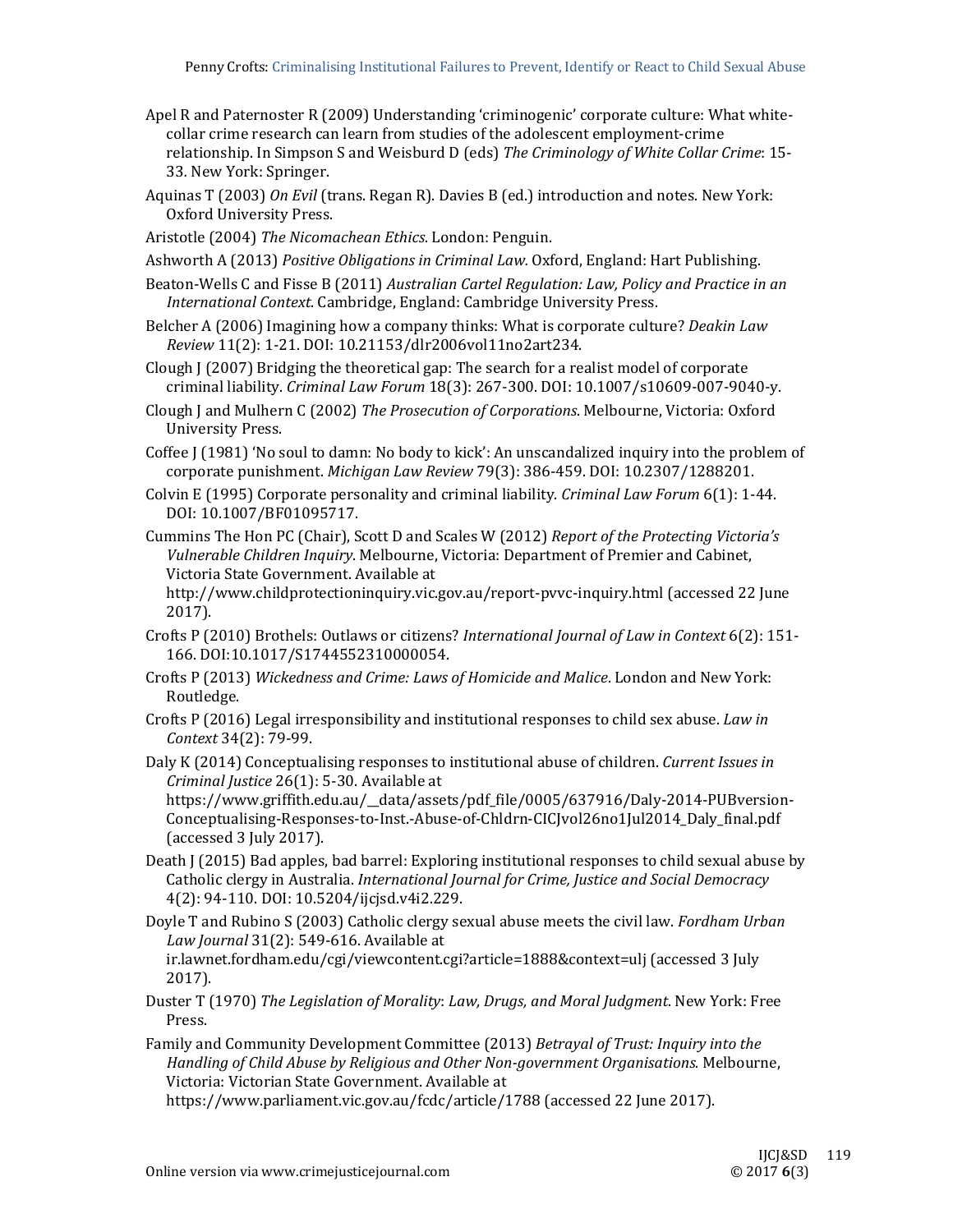- Fisse B and Braithwaite [(1993) *Corporations, Crime and Accountability*. Cambridge, England: Cambridge University Press.
- Fletcher G (1978) *Rethinking Criminal Law* Boston, Massachusetts: Little, Brown and Company.
- Freiberg A, Donnelly H and Gelb K (2015) *Sentencing for Child Sexual Abuse in Institutional* Contexts. Sydney, New South Wales: Royal Commission into Institutional Responses to Child Sexual Abuse. Available at http://www.childabuseroyalcommission.gov.au/policy-andresearch/our‐research/published‐research/sentencing‐for‐child‐sexual‐abuse‐in‐ institutional (accessed 3 July 2017).
- Garland D (1990) *Punishment and Modern Society*. Oxford, England: Clarendon Press.
- Gilchrist G (2012) The expressive cost of corporate immunity. *Hastings Law Journal* 64(101): 1-56. Available at https://papers.ssrn.com/sol3/papers.cfm?abstract\_id=2046593 (accessed 3 July 2017).
- Gleeson K (2016) Why the continuous failures in justice for Australian victims and survivors of Catholic clerical sexual abuse? *Current Issues in Criminal Justice* 28(2): 239‐250. Available at http://www.austlii.edu.au/au/journals/CICrimJust/2016/27.html (accessed 3 June 2017).
- Green P and Ward T (2004) *State Crime: Governments, Violence and Corruption*. London: Pluto Press.
- Gunningham N (1987) Negotiated non-compliance: A case study of regulatory failure. *Law and* Policy 9(1): 69-95. DOI: 10.1111/j.1467-9930.1987.tb00398.x.
- Hart JR H (1958) The aims of the criminal law. *Law and Contemporary Problems* 23(3): 401-441. Available at scholarship.law.duke.edu/cgi/viewcontent.cgi?article=2758&context=lcpi (accessed 3 July 2017).
- Hogg R (2013) Populism, law and order, and the crimes of the 1%. *International Journal for Crime, Justice and Social Democracy* 2(1): 113‐131. DOI: 10.5204/ijcjsd.v2i1.96.
- Kahan D (1998) Social meaning and the economic analysis of crime. *Journal of Legal Studies* 27(2): 609-622. DOI: 10.1086/468037.
- Korsell L (2010) Big stick, little stick: Strategies for controlling and combating environmental crime. *Journal of Scandinavian Studies in Criminology and Crime Prevention* 2(2): 127‐148. DOI: 10.1080/140438501753737615.

Manderson D (1993) *From Mr Sin to Mr Big*. Melbourne, Victoria: Melbourne University Press.

Matthews B (2014) *Mandatory Reporting Laws for Child Sexual Abuse in Australia: A Legislative History.* Sydney, New South Wales: Royal Commission into Institutional Responses to Child Sexual Abuse. Available at

http://www.childabuseroyalcommission.gov.au/documents/published-research/royalcommission-report-ben-mathews-for-rc-publica (accessed 3 July 2017).

Matthews B (2017) *Oversight and Regulatory Mechanisms Aimed at Protecting Children from Sexual Abuse: Understanding Current Evidence of Efficacy*. Sydney, New South Wales: Royal Commission into Institutional Responses to Child Sexual Abuse. Available at http://www.childabuseroyalcommission.gov.au/policy-and-research/ourresearch/published‐research/oversight‐and‐regulatory‐mechanisms‐aimed‐at‐prote (accessed 3 July 2017).

Midgley M (1984/2001) *Wickedness: A Philosophical Essay*. London: Routledge and Kegan Paul. 

- Organisation for Economic Co‐Operation and Development (OECD) (2010) *Good Practice Guidance on Internal Controls, Ethics and Compliance*. Available at https://www.oecd.org/daf/anti-bribery/44884389.pdf (accessed 3 July 2017).
- Palmer D (2012) *Normal Organizational Wrongdoing: A Critical Analysis of Theories of Misconduct by and in Organizations*. Oxford, England: Oxford University Press.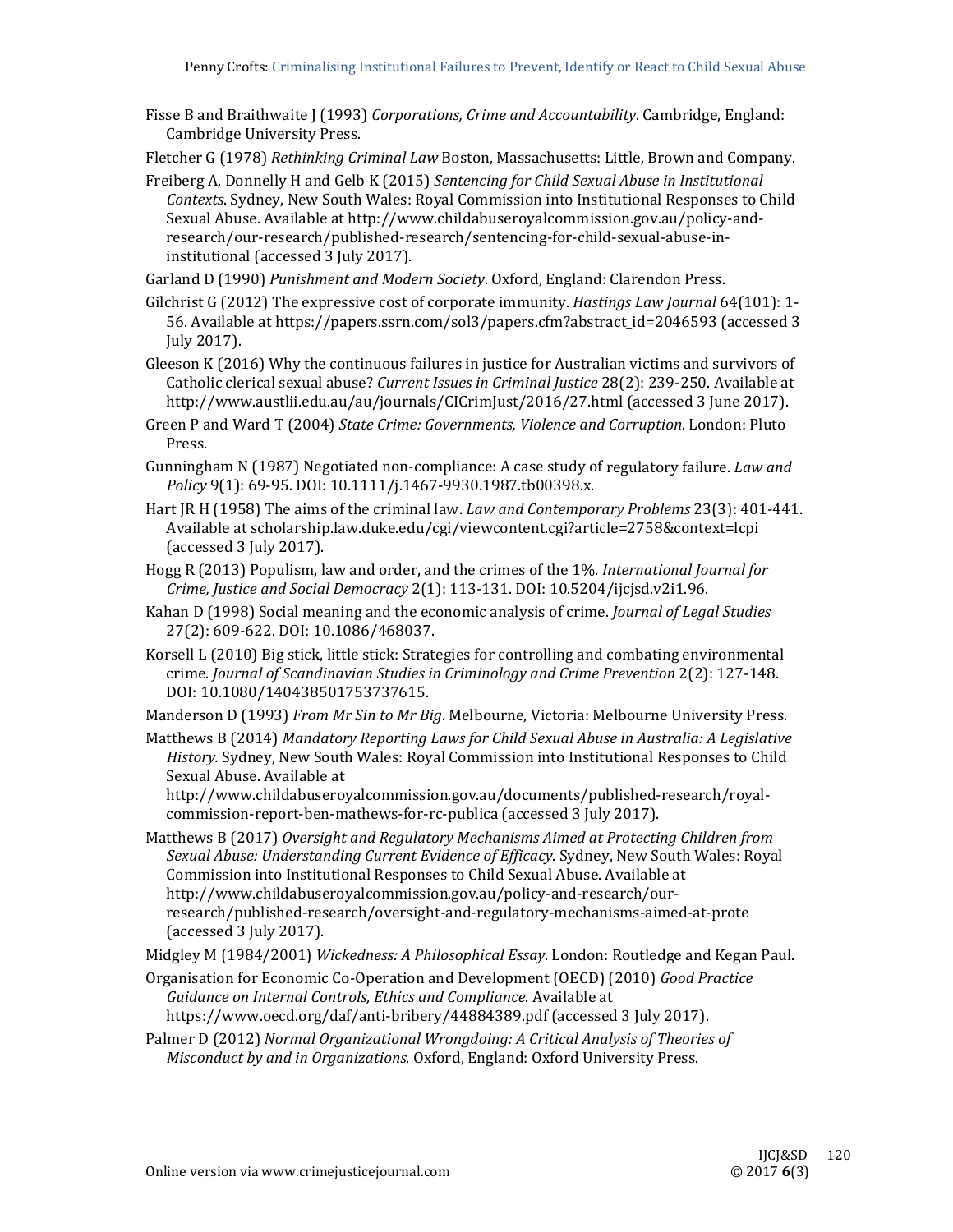- Palmer D and Morre C (2016) Social networks and organisational wrongdoing. In Palmer D, Smith‐Crowe K and Greenwood R (eds) *Organizational Wrongdoing: Key Perspectives and New Directions*: 203-230. Cambridge, England: Cambridge University Press.
- Parker C (2004) Restorative justice in business regulation? The Australian competition and consumer commission's use of enforceable undertakings. Modern Law Review 67(2): 209-246. DOI: 10.1111/j.1468-2230.2004.00484.x.
- Royal Commission into Institutional Responses to Child Sexual Abuse (2014a) *Public Hearing -Case Study No. 16: The Melbourne Response.* Sydney, New South Wales: Commonwealth of Australia. Available at http://www.childabuseroyalcommission.gov.au/casestudy/791fd480‐ba30‐45bc‐ba79‐cbad85f27023/case‐study‐16,‐august‐2014,‐melbourne (accessed 3 July 2017).
- Royal Commission into Institutional Responses to Child Sexual Abuse (2014b) *Terms of Reference: Letters Patent*. Sydney, New South Wales: Commonwealth of Australia. Available at http://childabuseroyalcommission.gov.au/about-us/terms-of-reference (accessed 22 June 2017).
- Royal Commission into Institutional Responses to Child Sexual Abuse (2015a) *Report of Case Study No. 6: The Response of a Primary Scholl and the Toowoomba Catholic Education Office to the Conduct of Gerard Byrnes*. Sydney, New South Wales: Commonwealth of Australia. Available at http://www.childabuseroyalcommission.gov.au/getattachment/8196990f-2646‐49e9‐95dc‐304a85a036ad/Report‐of‐Case‐Study‐no‐6 (accessed 22 June 2017).
- Royal Commission into Institutional Responses to Child Sexual Abuse (2015b) *Report of Case Study Number 12: The Response of an Independent School in Perth to Concerns Raised about the Conduct of a Teacher between 1999 and 2009*. Available at https://www.childabuseroyalcommission.gov.au/getattachment/ef4f35e9‐1e57‐4c72‐8846‐ 7de6e1365d81/Report-of-Case-Study-No-12 (accessed 22 June 2017).
- Royal Commission into Institutional Responses to Child Sexual Abuse (2016a) Consultation Paper: Criminal Justice. Sydney, New South Wales: Commonwealth of Australia. Available at http://www.childabuseroyalcommission.gov.au/getattachment/a445c7b0‐f5dc‐4c88‐80c6‐ 0acd6a6fc375/Consultation-paper (accessed 22 June 2017).
- Royal Commission into Institutional Responses to Child Sexual Abuse (2016b) *Creating Child Safe Institutions*. Sydney, New South Wales: Commonwealth of Australia. Available at https://www.childabuseroyalcommission.gov.au/getattachment/5d0dc659‐68c2‐46f9‐ 847b-fafd52f58673/Creating-child-safe-institutions (accessed 22 June 2017).
- Royal Commission into Institutional Responses to Child Sexual Abuse (2016c) *Report of Case Study No. 23: The Response of Knox Grammar School and the Uniting Church of Australia to Allegations of Child Sexual Abuse at Knox Grammar School in Wahroonga, New South Wales*. Sydney, New South Wales: Commonwealth of Australia. Available at http://www.childabuseroyalcommission.gov.au/getattachment/599fb1cb‐6d5b‐432e‐8573‐ 126cae4ee5e3/Report-of-Case-Study-No-23 (accessed 22 June 2017).
- Senate Legal and Constitutional Legislation Committee (c. 1994) *Criminal Code Bill 1994 and Crimes Amendment Bill 1994: Report*. Canberra, ACT: Australian Parliament. Available at http://trove.nla.gov.au/work/31634056?q&versionId=44305064+46410423+50799451+2 21226084 (accessed 22 June 2017).
- Smith K (1991) *A Modern Treatise on the Law of Criminal Complicity*. Oxford, England: Clarendon Press.
- Stychin C (1995) *Law's Desire: Sexuality and the Limits of Justice*. London: Routledge.
- Swain S (2014) *History of Australian Inquiries Reviewing Institutions Providing Care for Children*. Sydney, New South Wales: Royal Commission into Institutional Responses to Child Sexual Abuse. Available at
	- https://www.childabuseroyalcommission.gov.au/getattachment/8aafa21e‐36e0‐41c2‐